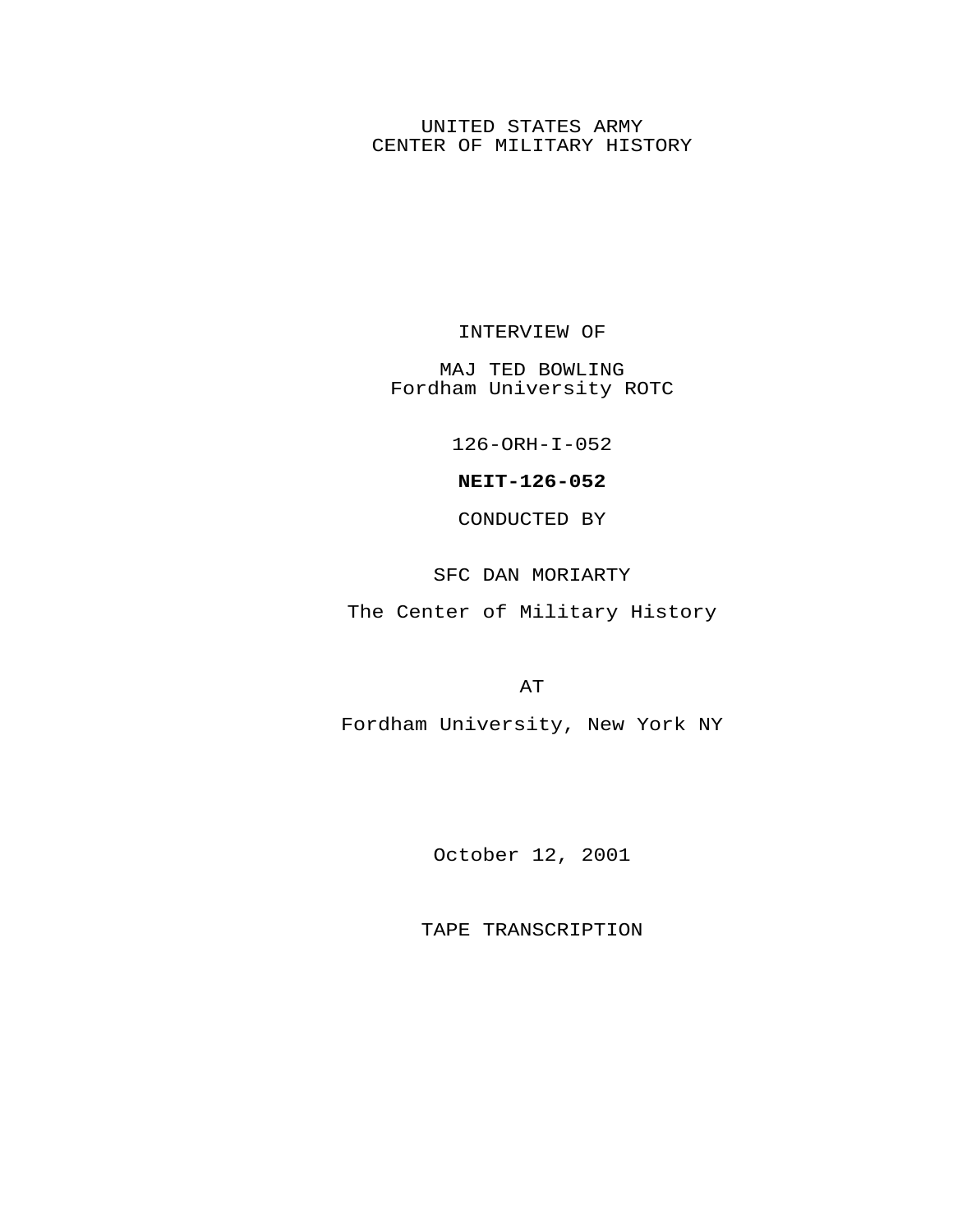| $\mathbf{1}$ | PROCEEDINGS                                             |
|--------------|---------------------------------------------------------|
| 2            | <b>SFC MORIARTY:</b> Today's date is 12 October 2001.   |
| 3            | We're at Fordham University in the Faculty Memorial     |
| 4            | Hall, which is the ROTC Administrative offices.<br>This |
| 5            | interview is being conducted by SFC Dan Moriarty of the |
| 6            | 126 Military History and the interview is with --       |
| 7            | MAJ BOWLING: MAJ Ted Bowling B-o-w-l-i-n-g.             |
| 8            | <b>SFC MORIARTY:</b> This is the disclaimer I told you  |
| 9            | about. I understand that the tape and transcripts       |
| 10           | resulting from this oral history will belong to the     |
| 11           | U.S. Government to be used in any manner deemed in the  |
| 12           | best interest of the U.S. Army, as determined by the    |
| 13           | Chief of Military History or his representative.        |
| 14           | I understand that subject to security                   |
| 15           | classification restrictions, I will be given an         |
| 16           | opportunity to review the resulting transcript in order |
| 17           | to clarify and expand my original thoughts. The Army    |
| 18           | will provide me with a copy of the edited transcript    |
| 19           | for my own use and subject to classification            |
| 20           | restrictions.                                           |
| 21           | Is there any conditions or anything you want to         |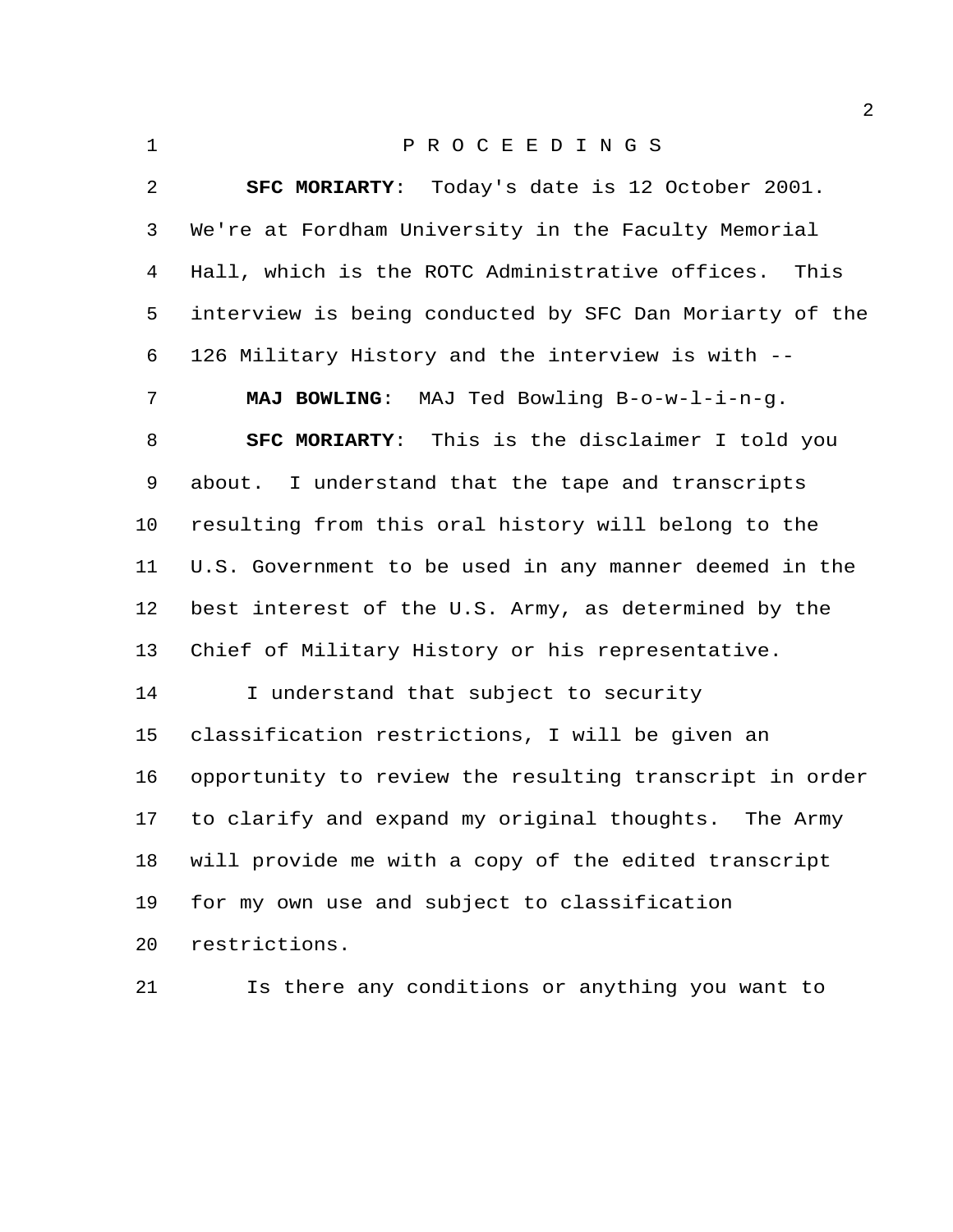put on this, sir?

**MAJ BOWLING**: No. I understand.

 **SFC MORIARTY**: Okay. If you could initial where it says my name, sir, sign here and date here. The only reason I know what date it is is because yesterday was the 11th.

What's your duty station here, sir?

 **MAJ BOWLING**: I'm the executive officer here at Fordham Army ROTC.

 **SFC MORIARTY**: September 11, were you here on duty when the terrorist assaults occurred?

 **MAJ BOWLING**: Yeah. We had just finished PT and I came back into the office. I was back in the office to do some work before changing clothes and found out that it had occurred via the Internet, that there was -- it said an aircraft had crashed into the World Trade Center.

 We of course thought that -- we thought nothing of it in the sense we thought it was a Cessna that had crashed into it, so we really didn't know the gravity of what had occurred until -- even when they said one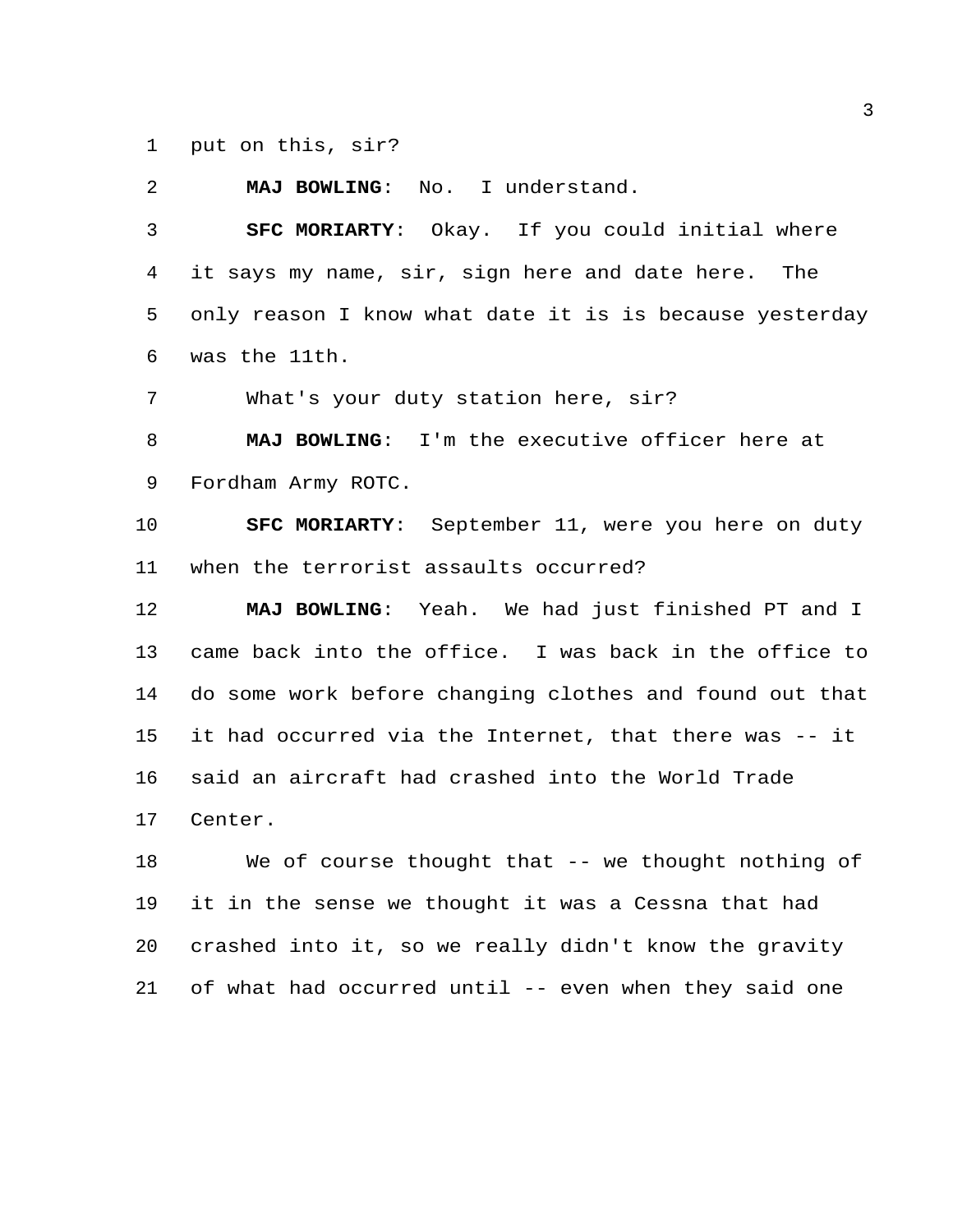of the towers had collapsed, it wasn't clear to us the gravity of what had occurred until we saw on the Internet -- we don't have live television feed here but we saw building -- I think it was the first tower, tower one, collapsing on the Internet on a streaming video and at that point we all just -- we realized that it was a history-changing event.

 **SFC MORIARTY**: Did you try to go through chain of command to find out what response you should be taking? **MAJ BOWLING**: At that point we did. We called our higher headquarters and they said stand tight, they had no guidance for us. Of course, the number one consideration we had was hey, are we -- could this be that we're under attack? If so, will we receive orders? If we do, we need to be here to receive them. Now, in hindsight, the right thing to have done would be to have loaded up our vehicles and moved quickly to ground zero to assist, but at the time we just did not know what was going on and at the time, looking back and putting myself in the context of my boss and my boss's boss, in that context, the right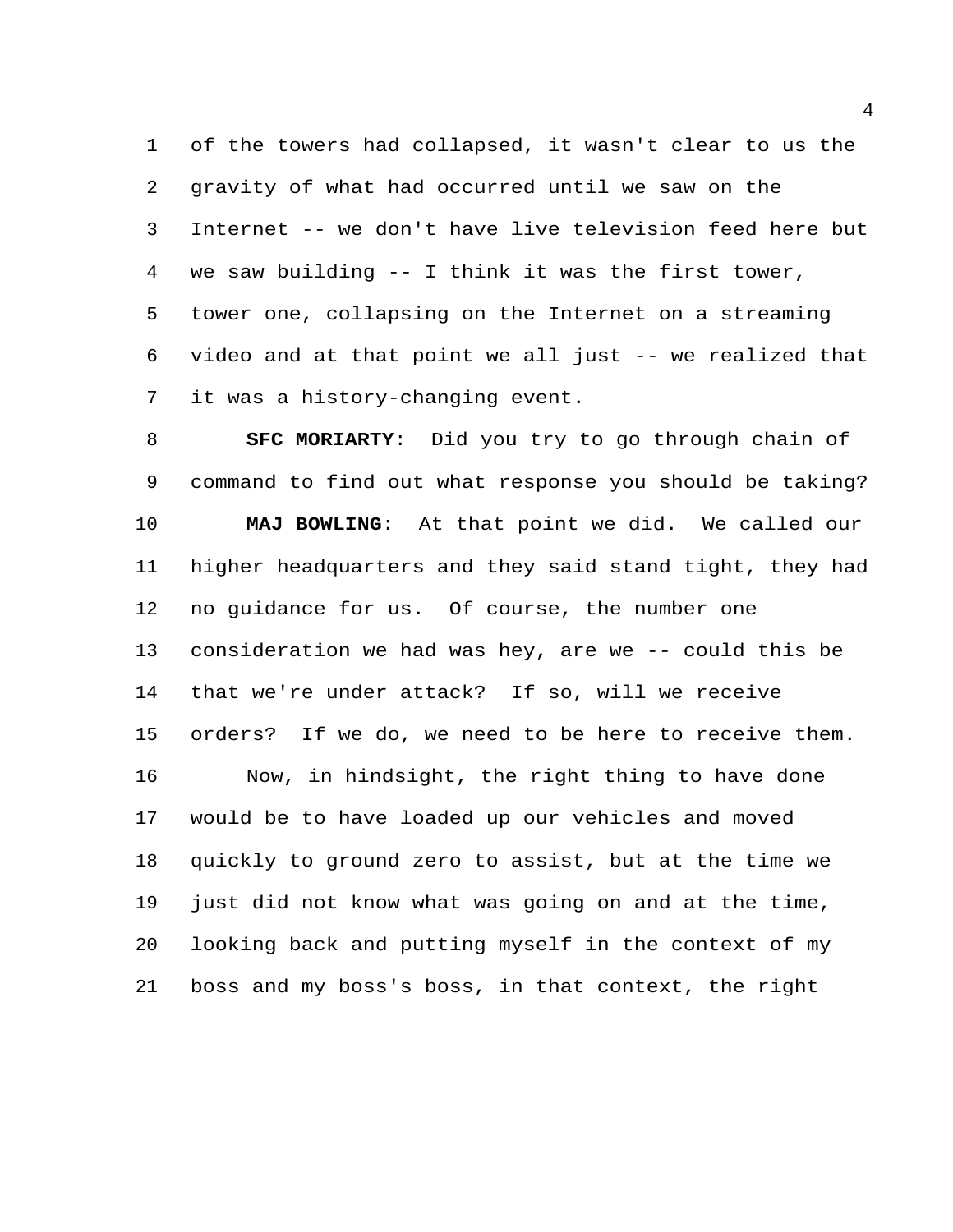decision was made to keep us where we were at.

 **SFC MORIARTY**: So that there was a firm chain of  $-$ 

 **MAJ BOWLING**: Firm chain of command and if we were officially required to perform some duties, we would be here to receive those orders.

 **SFC MORIARTY**: Do you have any communication assets, any radios or (inaudible) or anything like that?

 **MAJ BOWLING**: We would have been on our own with our own cell phones and since cell phone services was just about -- literally cut off at that moment,

 communication would have been impossible. Once we left here, that would have been it. Nobody would have heard from us again for a long time.

 **SFC MORIARTY**: How about the students, now? Did they come to you for guidance or --

 **MAJ BOWLING**: A lot of them did and that was very complicated for me because I did not want to order any of them down or even -- to be honest with you, at the time, I did not even want to advocate their official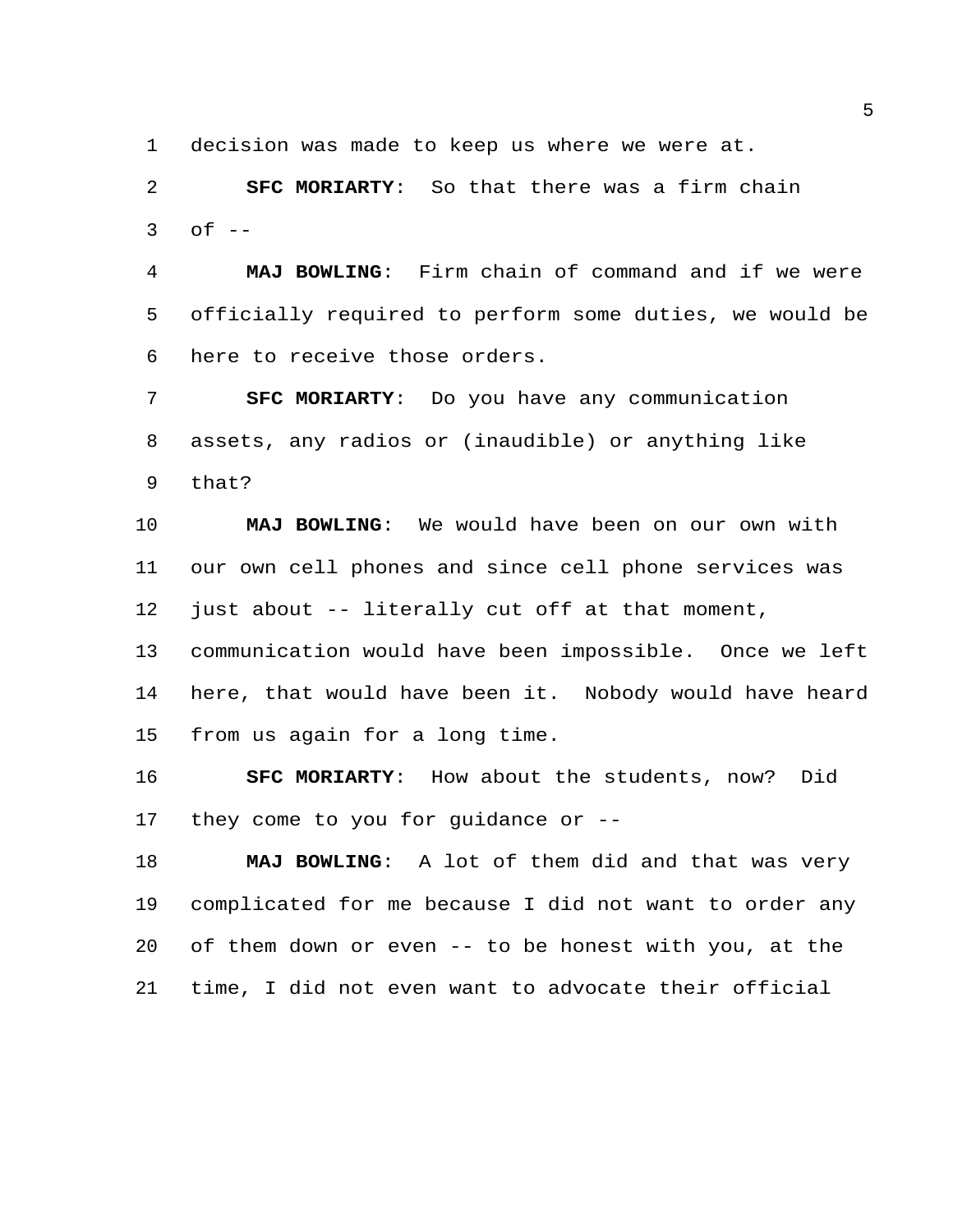participation.

| 2              | I went as far as encouraging them as individual         |
|----------------|---------------------------------------------------------|
| 3              | citizens, as American citizens, to do what they could   |
| $\overline{4}$ | and if that was in a volunteer role to do so. But we    |
| 5              | had actually no guidance from cadet command and because |
| 6              | these are not actually -- most of our cadets are not    |
| $7\phantom{.}$ | contracted, only about 30 to 40 percent are contracted, |
| 8              | if something were to happen them, for example, down     |
| 9              | there under the -- not being officially contracted, the |
| 10             | Army's obligation to them would be very unclear.        |
| 11             | But I did encourage them as individuals to go           |
| 12             | down.                                                   |
| 13             | SFC MORIARTY: Did you take any steps for security       |
| 14             | here at the University?                                 |
| 15             | MAJ BOWLING: We worked with security to make sure       |
| 16             | that the building was secure. They completed -- they'd  |
| 17             | been working on putting a new gate in for about a year- |
| 18             | and-a-half and lo and behold, suddenly the gate came in |
| 19             | that very day.                                          |

**SFC MORIARTY**: Was the gate right here?

**MAJ BOWLING**: That was the big gate you have right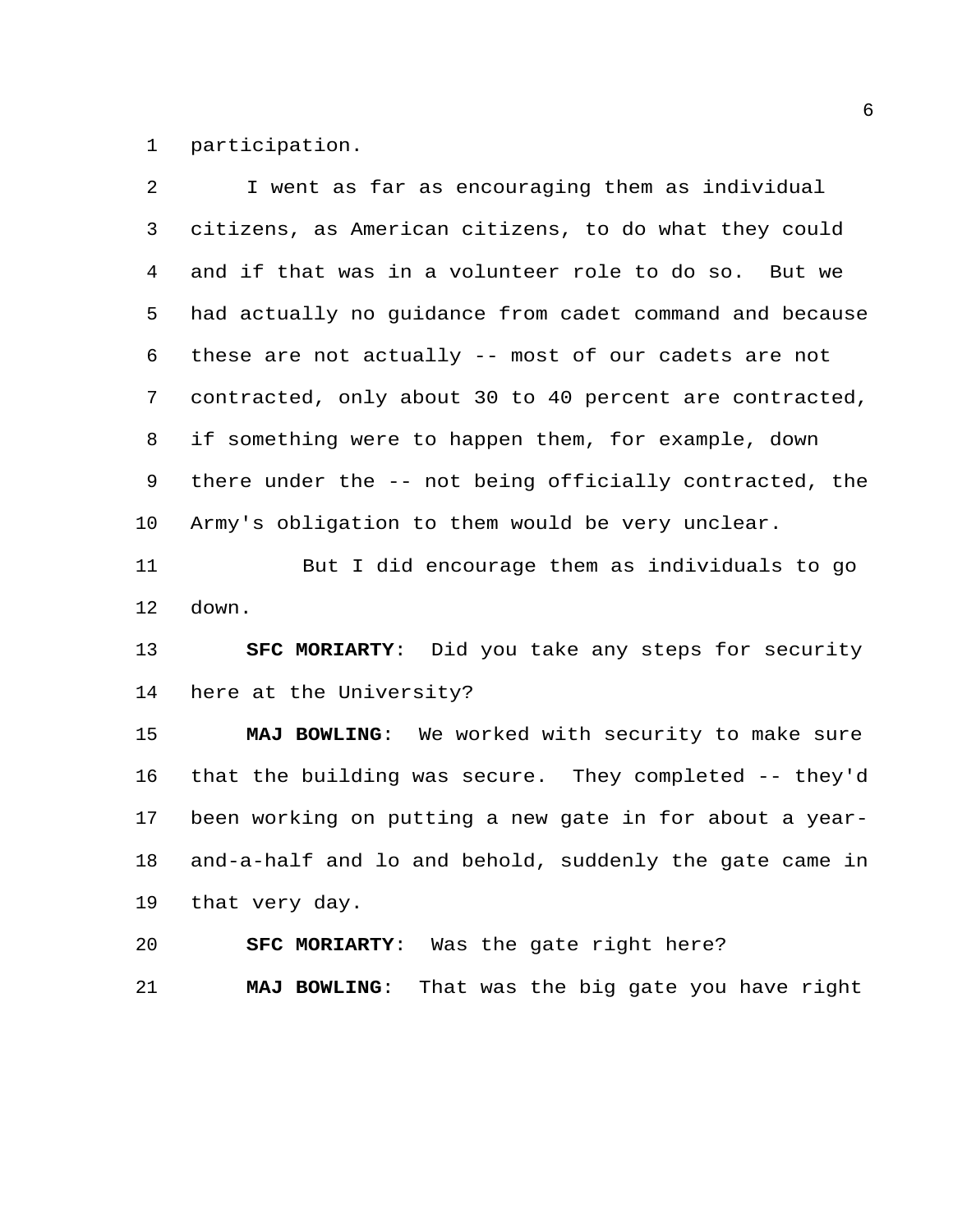there.

 **SFC MORIARTY**: How about -- it seems to me that you're vulnerable from --

 **MAJ BOWLING**: We did keep trucks out on that day only. We prevented trucks from coming in because of that threat.

 **SFC MORIARTY**: What did you do, have somebody standing down there?

 **MAJ BOWLING**: Security put in some type of a barricade.

 **SFC MORIARTY**: Okay. So they wouldn't let deliveries in.

**MAJ BOWLING**: There was absolutely no -- I mean, there was no reported threat here. They just wanted to take precautions.

 **SFC MORIARTY**: Uh-huh. Which seemed to be prudent that particular day, particularly after you learned about the Pentagon attacks and the aircraft in

Pennsylvania.

**MAJ BOWLING**: Right. Right.

**SFC MORIARTY**: I mean, it became -- because -- I'm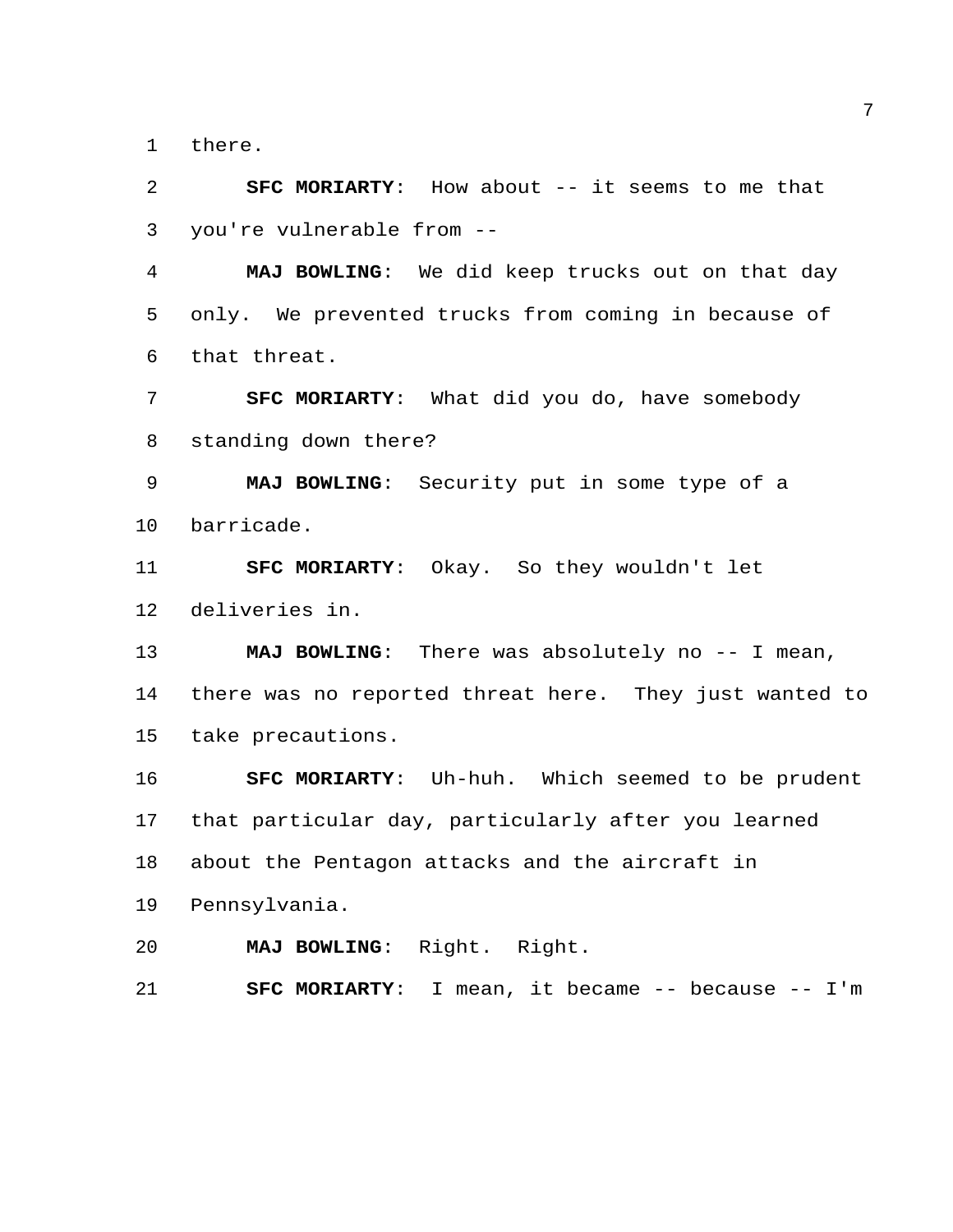a journalist in my civilian life. I'm a managing editor of a newspaper and we initially got the report

that a small aircraft had crashed in --

**MAJ BOWLING**: Right.

 **SFC MORIARTY**: -- and we thought the same thing you thought, a Cessna, a Beechcraft or something like that and some idiot was just -- you know, had a heart attack or whatever. And then AP stopped sending stuff and then they started going alert, alert, alert, alert, alert, alert. They weren't sending anything, they were just sending alert, alert, alert.

**MAJ BOWLING**: Holy cow.

 **SFC MORIARTY**: And we've never seen that before. So we were hooked on -- I mean, we stopped -- what we had done, we had the newspaper all put together, the front page because there had been a big fire in the town next to us and ripped that all apart and this came up. But we didn't realize the extent of it ourselves until almost 10:30.

 **MAJ BOWLING**: Yeah. I don't think -- yeah. About 10:30 is when everybody realized the gravity of what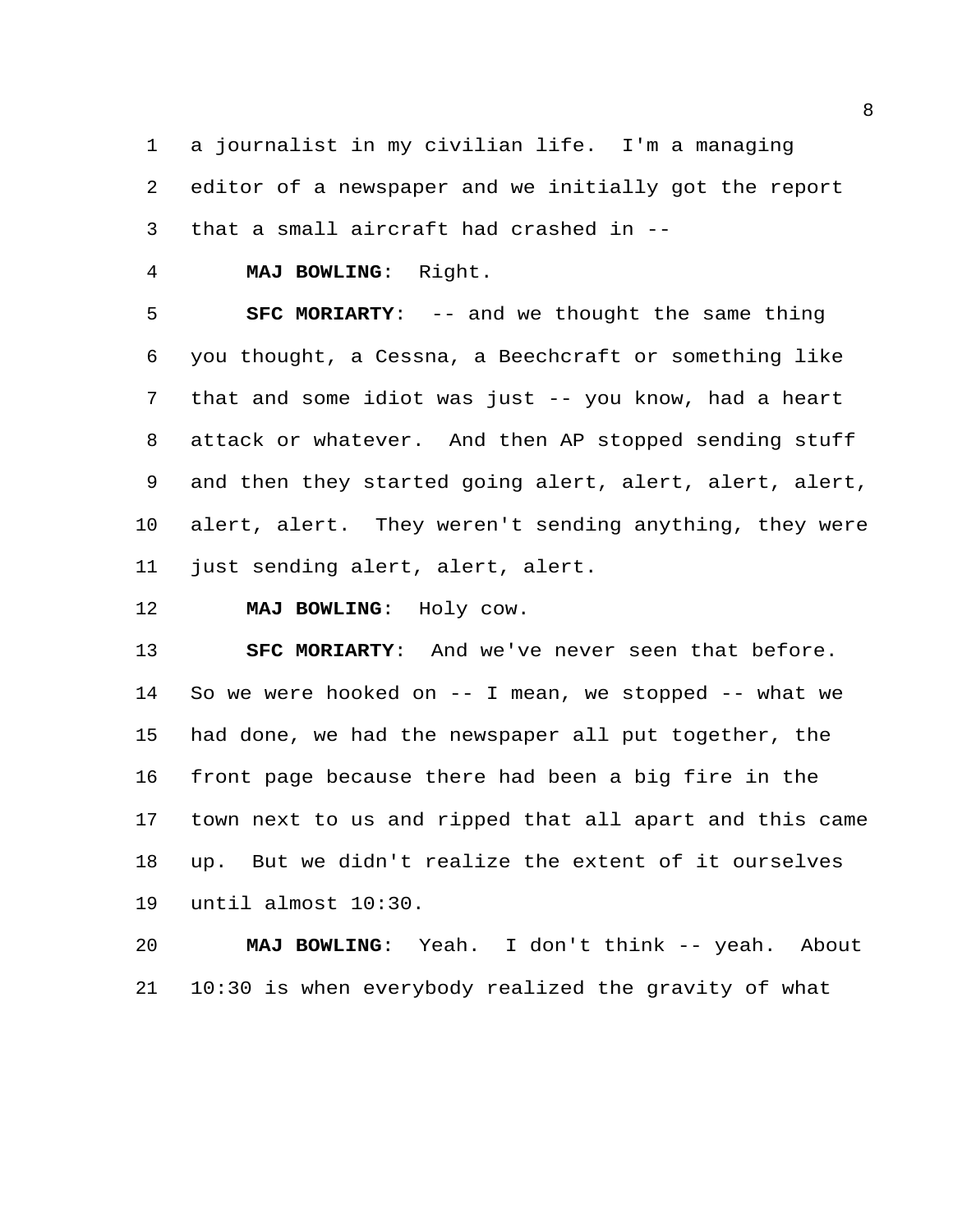had occurred.

| 2               | <b>SFC MORIARTY:</b> It seems that you have a          |
|-----------------|--------------------------------------------------------|
| $\mathfrak{Z}$  | complicated structure here, you know, because these    |
| 4               | cadets are also students.                              |
| 5               | MAJ BOWLING:<br>Yeah.                                  |
| 6               | SFC MORIARTY: And you say only 40 percent -- you       |
| 7               | have what, I was told about a hundred and some odd     |
| 8               | cadets?                                                |
| 9               | MAJ BOWLING: A hundred and some odd cadets.            |
| 10              | That's right.                                          |
| 11              | <b>SFC MORIARTY:</b> And only about 40 percent of them |
| 12              | are actually --                                        |
| 13              | MAJ BOWLING: Are contracted.                           |
| 14              | <b>SFC MORIARTY:</b> Now, is that the same thing as    |
| 15 <sub>1</sub> | standing up and putting up your right hand and         |
| 16              | swearing?                                              |
| 17              | MAJ BOWLING: Well, it is. Understand that              |
| 18              | they're not under the UCMJ, for example.               |
| 19              | SFC MORIARTY: Oh, really.                              |
| 20              | MAJ BOWLING: But they do have -- they are              |
| 21              | contracted, they do carry ID cards. They're in the     |
|                 |                                                        |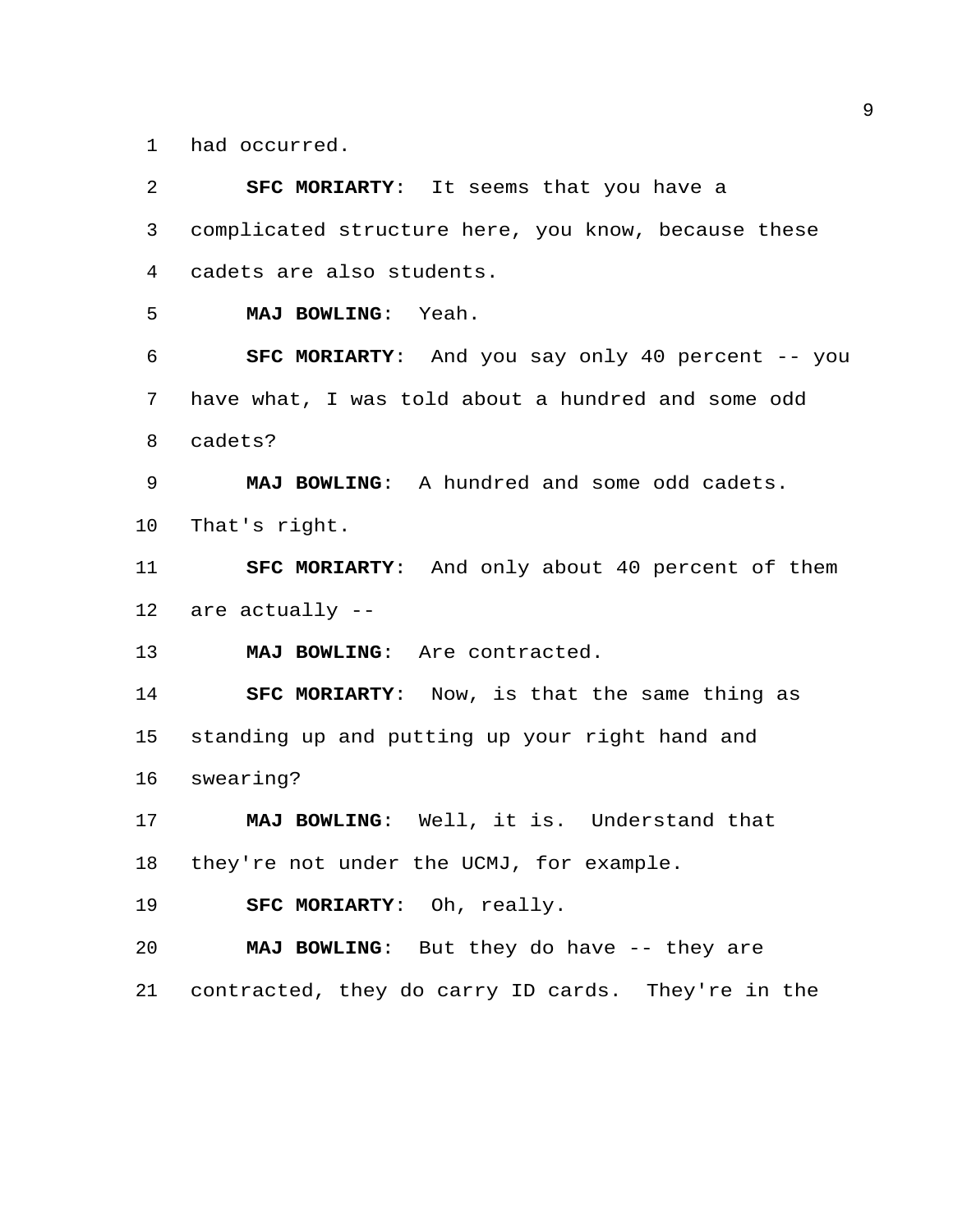USAR control group once they do that.

## **SFC MORIARTY**: Okay.

 **MAJ BOWLING**: They're in the USAR control group. Even then, it would be questionable for us to advocate them participating in a dangerous rescue effort like that. It certainly hasn't been done before. Well, maybe the cadets at New Market, the Civil War, but in our modern day of litigation it's an extremely tough decision under the circumstances.

 So a lot of them did participate, but on their own. They did.

 **SFC MORIARTY**: Well -- because I talked to a couple of kids before, you know, as we were walking around and I was told a lot of them wore their T- shirts. Does it say Fordham ROTC or something? **MAJ BOWLING**: Well, those are not official T- shirts but they did wear T-shirts. A lot of them wanted to volunteer at ground zero. To get into ground zero, you had to have some form of identification, be somehow credentialed, even in the -- day one was chaos, but even starting on day two, they didn't want non-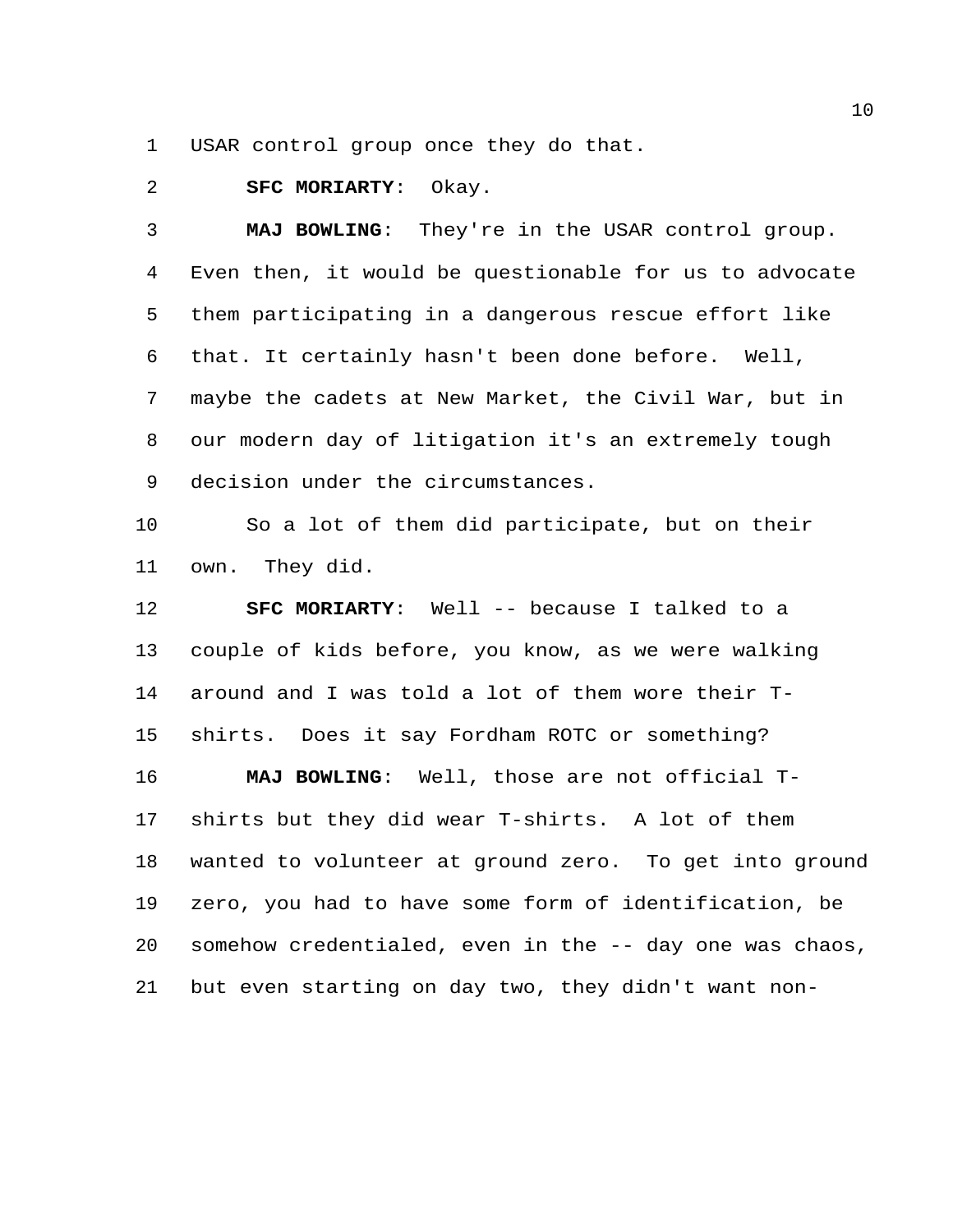credentialed people down there for obvious reasons.

 There's too much opportunity for looting. And so they needed so many people that the T-shirt was enough credential that they were associated with some type of military organization.

 **SFC MORIARTY**: Okay. So that got them in. **MAJ BOWLING**: That got them in.

 **SFC MORIARTY**: And they were working down there. **MAJ BOWLING**: Yeah.

 **SFC MORIARTY**: Now, does anybody have a firm number of the number of cadets who participated in that volunteer effort?

 **MAJ BOWLING**: You know, we do not at this point but I anticipate if you were to -- you would find that about 20 were involved, about 20 of our cadets.

 **SFC MORIARTY**: The fact that you don't, is this an official decision not to pursue that issue?

 **MAJ BOWLING**: I think de facto, yes. De facto, yes, it is an official decision to leave this -- we want those individuals to receive the proper credit for what they did. However, we maintain the fact that they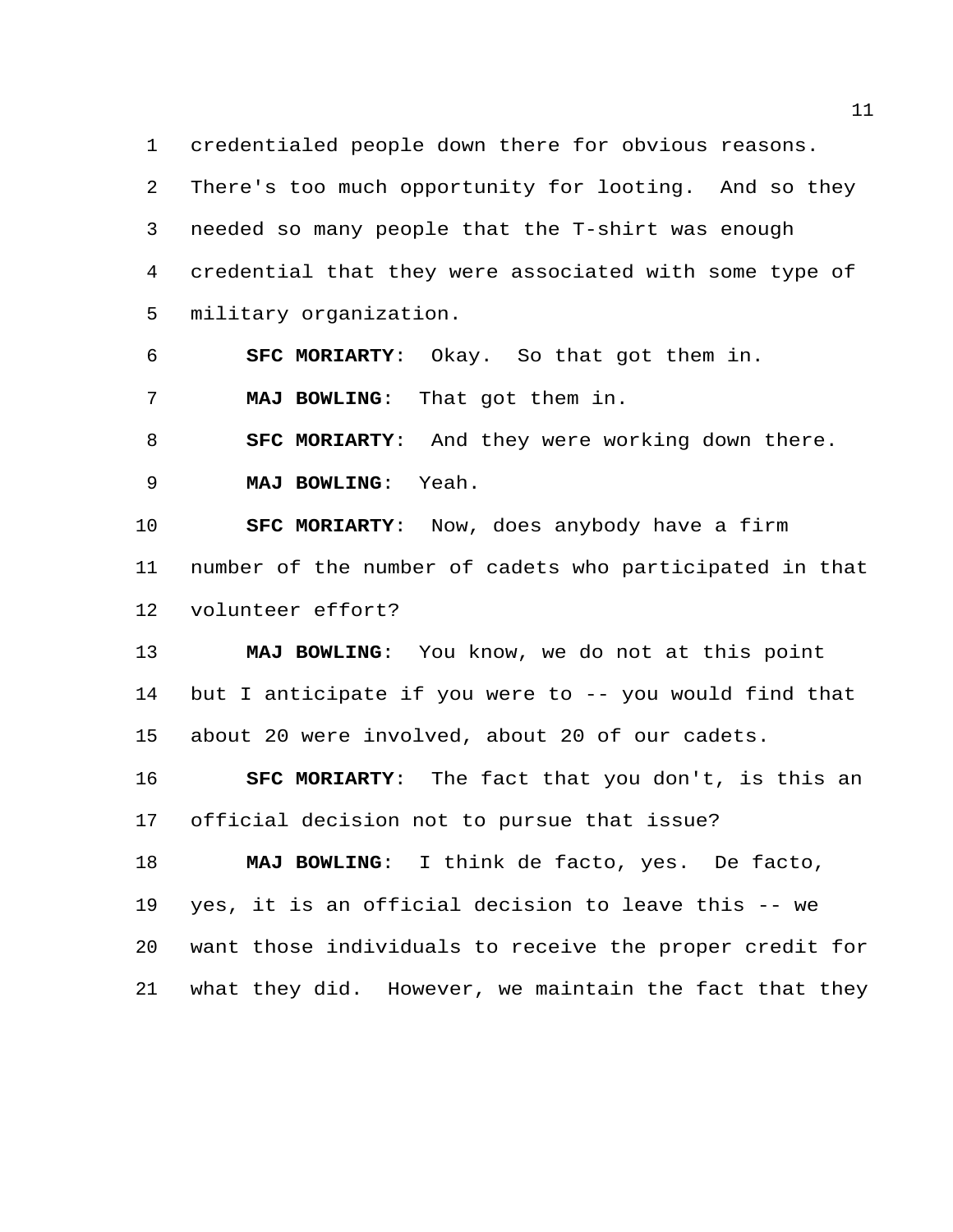went down as individual citizens to go down there. So as an organization, unless we're requested to provide that information by the Army, then it's really not a concern of ours.

**SFC MORIARTY**: Okay.

**MAJ BOWLING**: Organizationally.

 **SFC MORIARTY**: Sure. Sure. And I was also told 8 that on the second day, the same students -- it was recommended that they no longer wear the ROTC T-shirts. Was that direction coming through the cadet leadership itself?

 **MAJ BOWLING**: You have to understand, I mean, from a military standpoint, at least from my perspective, things were very chaotic. I understood at first that there was a general officer from the National Guard down there. Then I heard no, it was a colonel. The story I got was on day two there was a lieutenant colonel from the National Guard running around with a clipboard threatening to take people's names down that weren't supposed to be down there. People were -- this is a very sensitive issue. What is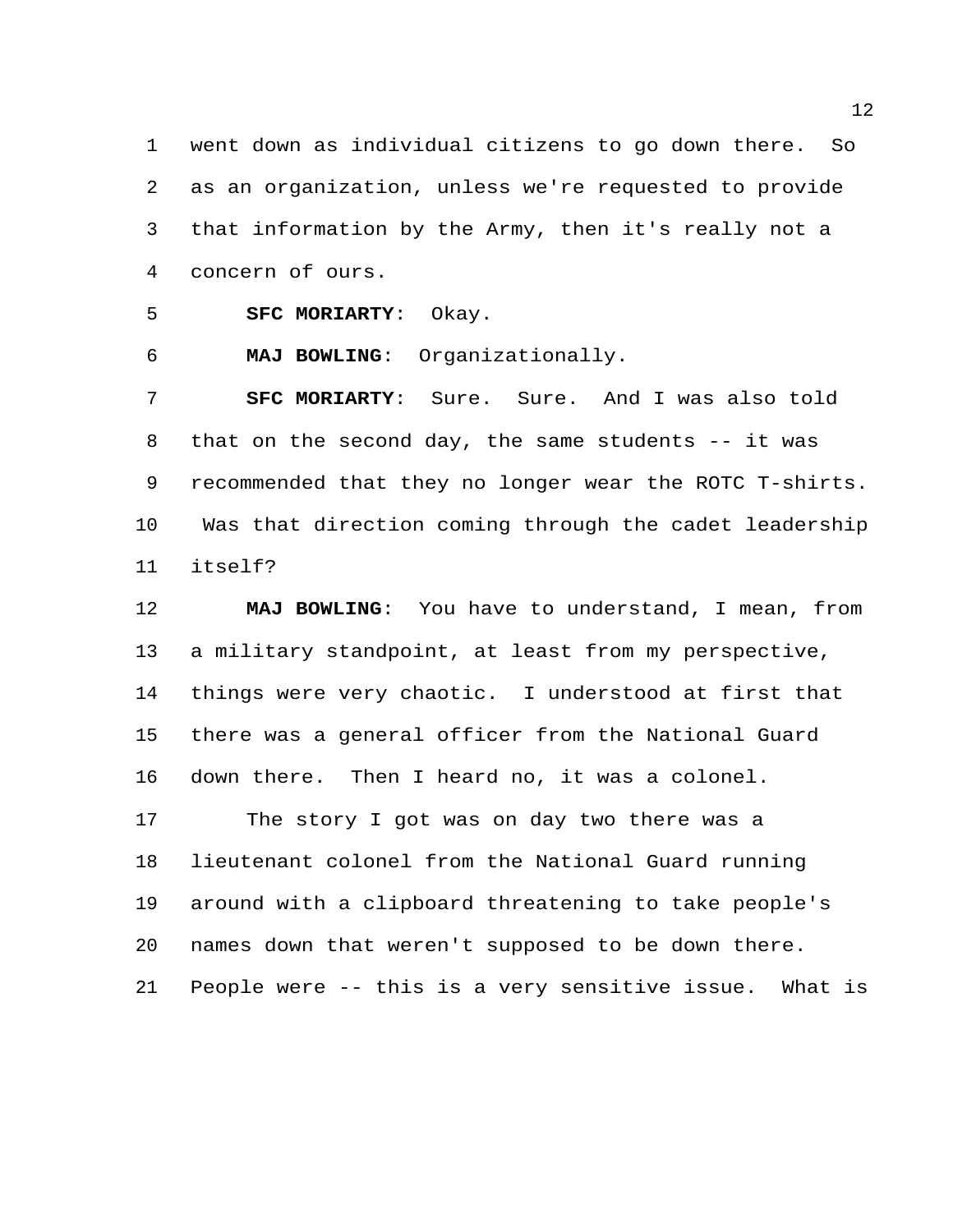the military doing, what is the military not doing down there.

 Looking back, in hindsight, there should have been a large initial push to try to get military help in there. That initial push should have ended probably around day three or four when enough firemen were on hand to do the job at that point to pull the military out.

 But at the beginning, there was absolutely none so it was the right thing to do to provide the assistance, but people -- responsible military officers were concerned about a couple of things. A, from a -- this sounds petty, but are these people in the line of duty? What would happen if something occurred to one of them?

**SFC MORIARTY**: Sure. Sure.

 **MAJ BOWLING**: Because this is day two or day three. This is not the first day emergency, okay? **SFC MORIARTY**: Right.

 **MAJ BOWLING**: The second thing is nobody really knows, even at this point, what the Army's position is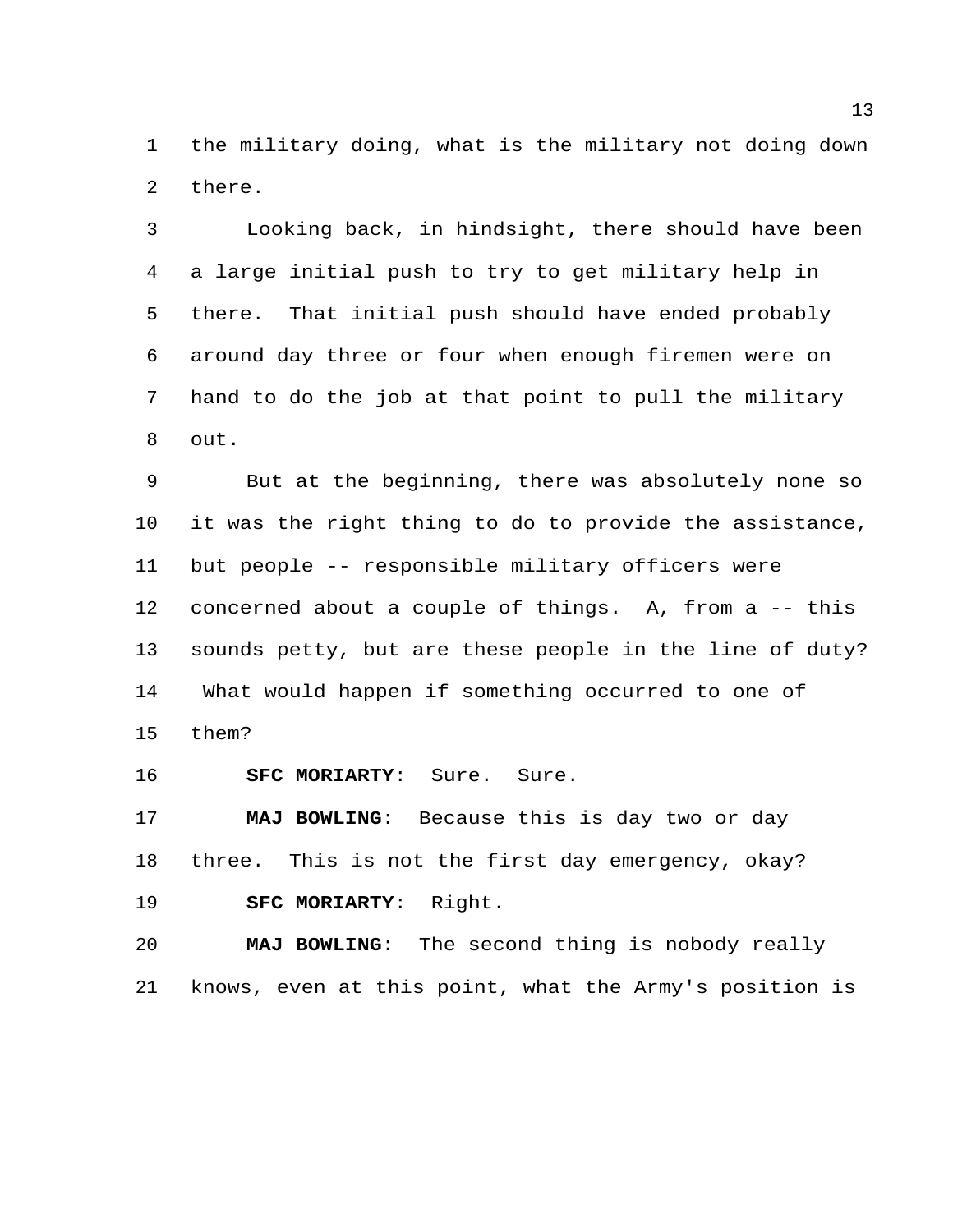on assistance in New York City. So these things sound petty but in a sense they're really not. It was kind a -- in a sense maybe what happened here was a defining moment, the chaos that we had from a military perspective as far as who was supposed to be assisting, who wasn't, should we have been sent in immediately to help, because as an Army officer, I know now that was my place of duty on the day that it occurred. Instead, I was here.

 Like I said, I do not begrudge my superiors, okay, because I would have made the same decision in that context. In the end, maybe it was the wrong decision. Maybe we should have been down there helping. So these concerns from all sides, from the National Guard side, from the active Army side are, I think, certainly warranted and so I don't begrudge these people.

 At the same time, you know, my visit -- my work that I did down there was as an individual citizen also.

 **SFC MORIARTY**: Oh. You actually did go down? **MAJ BOWLING**: Yes, I did.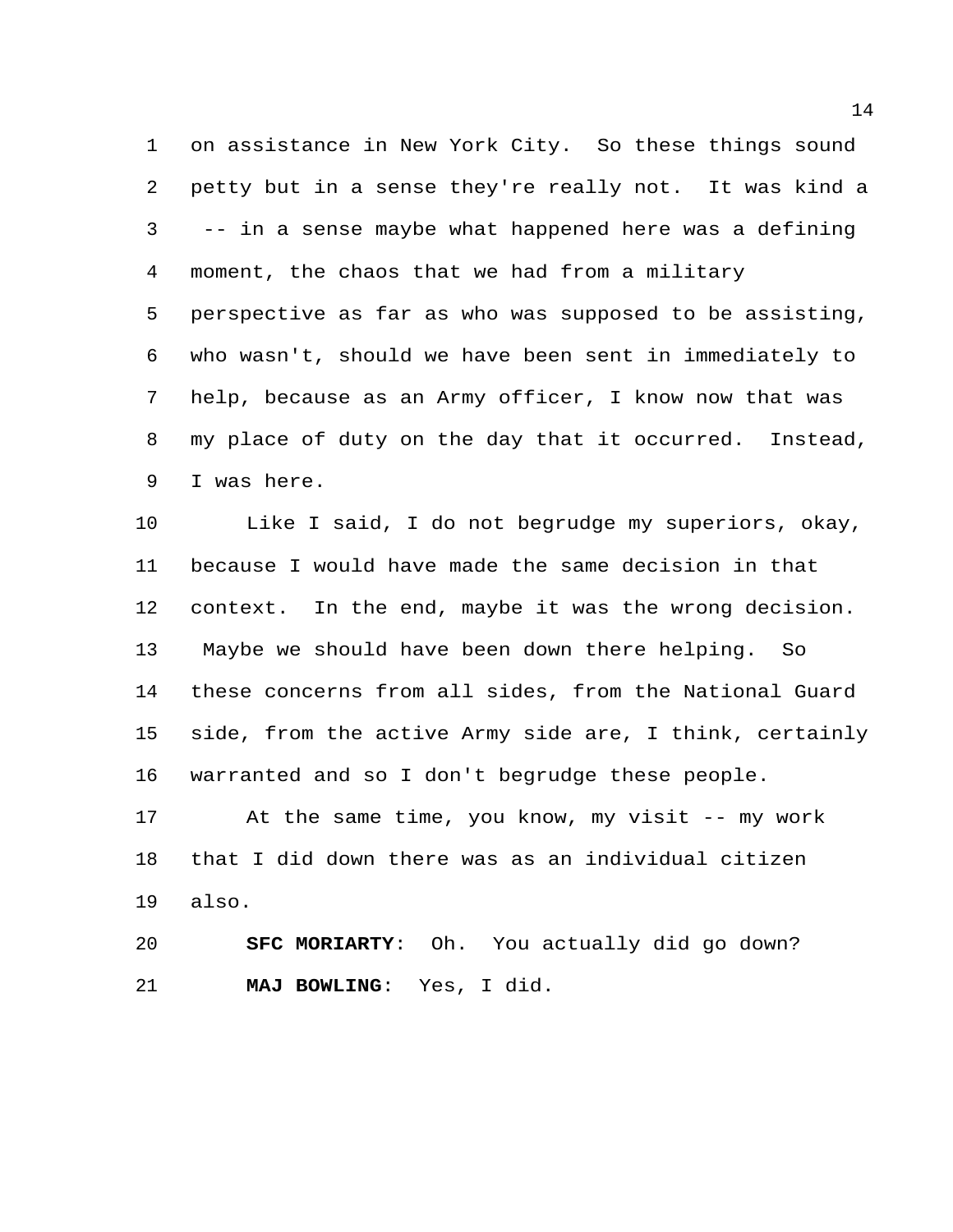**SFC MORIARTY**: On what, day two or --

**MAJ BOWLING**: Day three.

**SFC MORIARTY**: Day three? All right.

 **MAJ BOWLING**: We had people here that went down on day two. To the best of my knowledge, nobody went down on day one. We were hold -- at least from a cadre perspective, as I say, we were holding people here. Day two, there were cadre members that went down. Specifically, we had our recruiting operations officer

and commandant and cadets went down --

**SFC MORIARTY**: Oh, excellent.

**MAJ BOWLING:** -- to assist on day two. And on day three, I went down to -- for about nine hours.

 **SFC MORIARTY**: From an organic point of view, there seem to have been a lot of cross connections going on and people started to do stuff and stop, and I don't think there was ever any clear chain of command. We've been told that some of the units that showed up on the site was because their captain couldn't get a definitive answer from anybody.

**MAJ BOWLING**: So he just made a decision.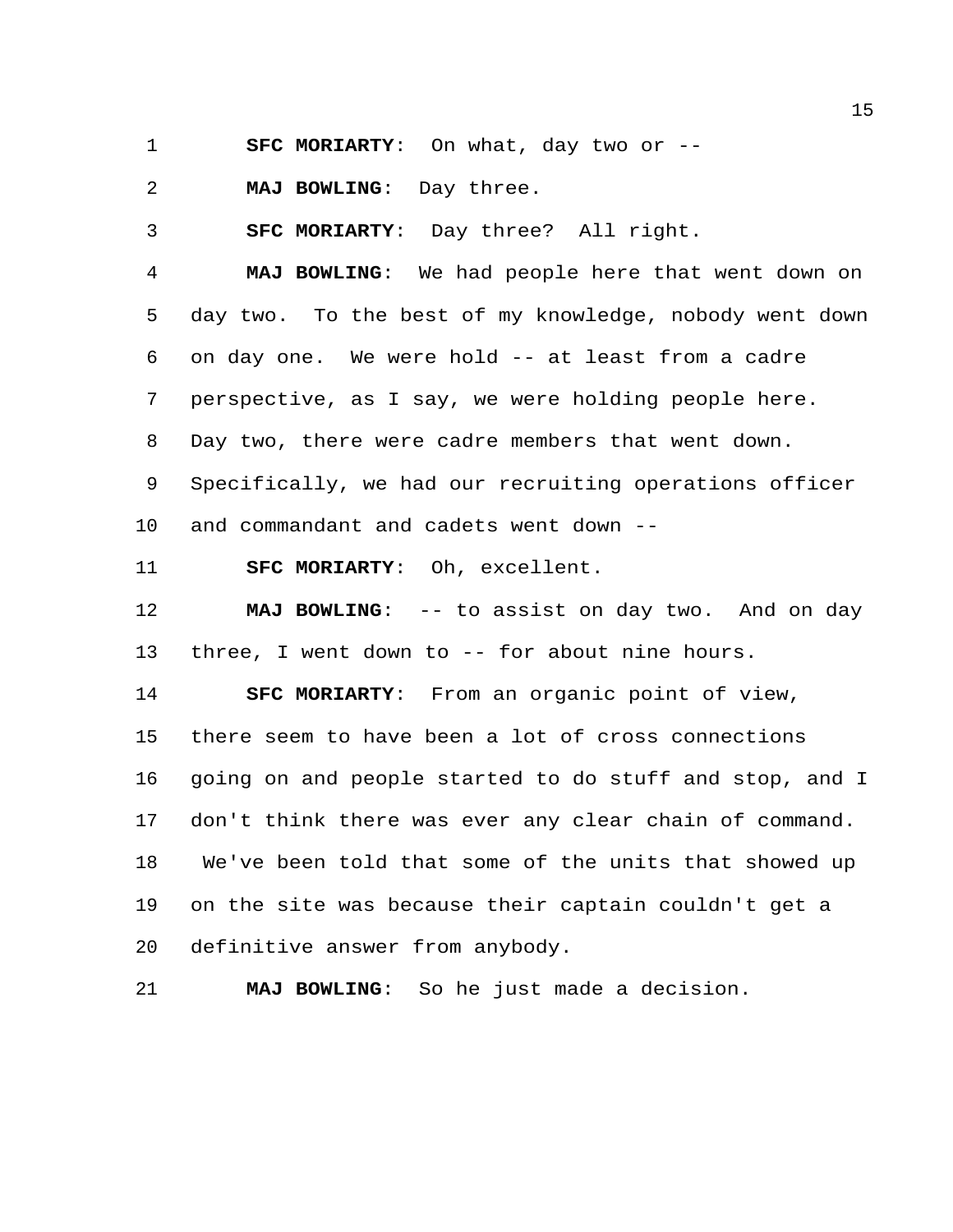**SFC MORIARTY**: So he just said go.

**MAJ BOWLING**: Yeah.

 **SFC MORIARTY**: In one particular case, the captain and a civilian careerist, an assistant district attorney, and in a civilian job, he was on site. And he was talking to his retention NCO, a full-timer, that finally just said are people showing up? And he said yeah. And he said okay, bring them down.

**MAJ BOWLING**: Yeah. Yeah.

 **SFC MORIARTY**: And again, I don't know -- and the other thing that's happening and -- I don't know -- are you involved in it at all -- is this process that's developed, because we never had contingencies for this, to the best of my knowledge.

 **MAJ BOWLING**: Right. This is something we just never considered.

 **SFC MORIARTY**: Well, it was in a funk that we just -- who would dare do this to us.

 **MAJ BOWLING**: Yeah. Yeah. So, yeah, we never considered it at all and -- but I'm interested to see how this all turns out and where the National Guard,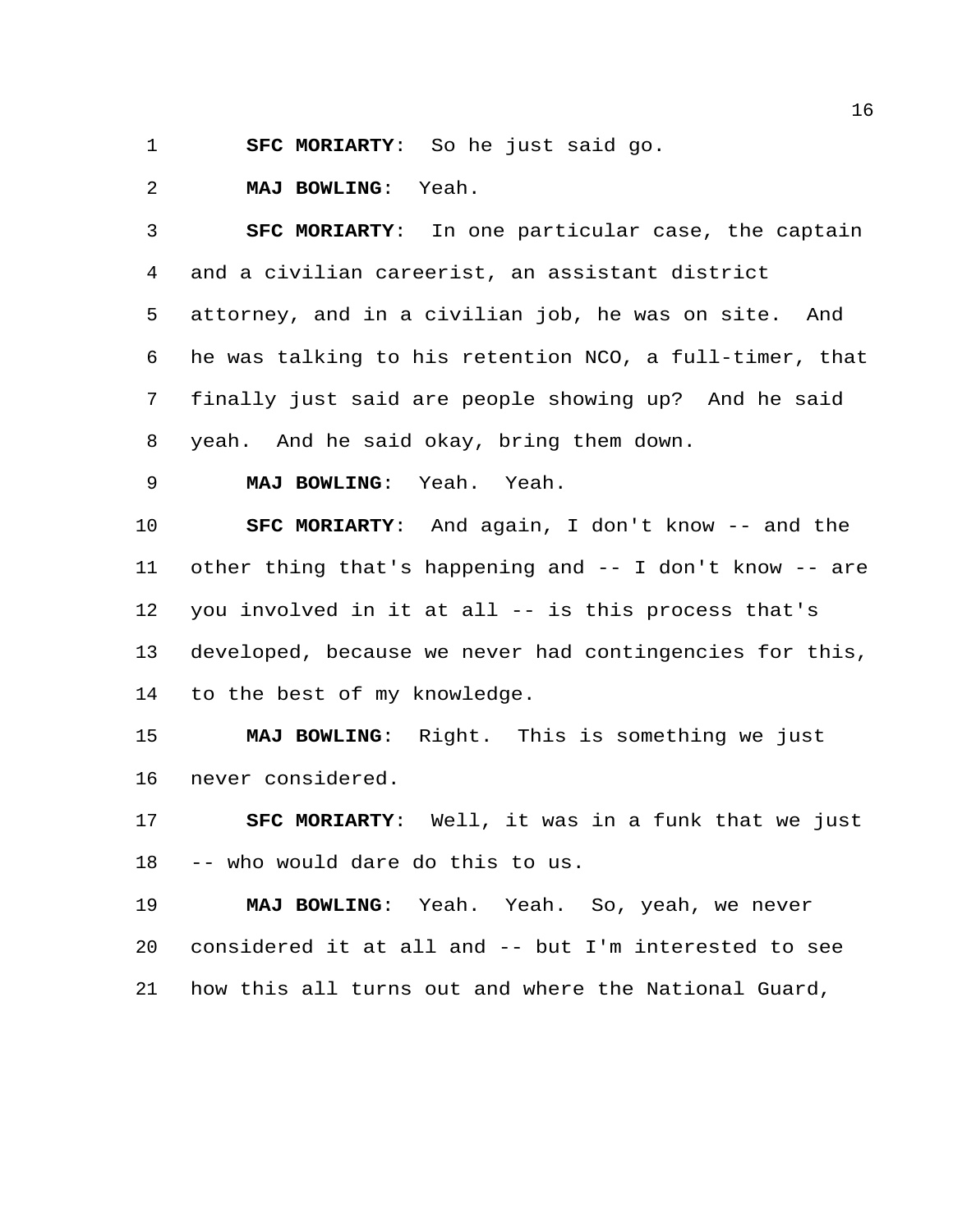the Army -- where the total Army falls now underneath the homeland defense plan that will certainly develop now.

 **SFC MORIARTY**: That's going to be an interesting --

 **MAJ BOWLING**: Yeah. It certainly will. But, you know, the -- you still -- you know, you look back and you think what we should have done as opposed to what we did do. The fact that we all went in there and left is not any -- is not as a result of any planning that we did or anything else. It's pure luck. The fact that none of the individuals who went down there were killed is pure luck.

 You know, when we were down there working, about once every four hours the building behind us would start growling like somebody's stomach. They'd put the sirens on, everybody would run away. There was absolutely no guarantee that that building wasn't going to collapse. And the fact that it didn't was more coincidence, I think, than anything else.

```
21 The fact that -- you know, I saw cadets, I saw
```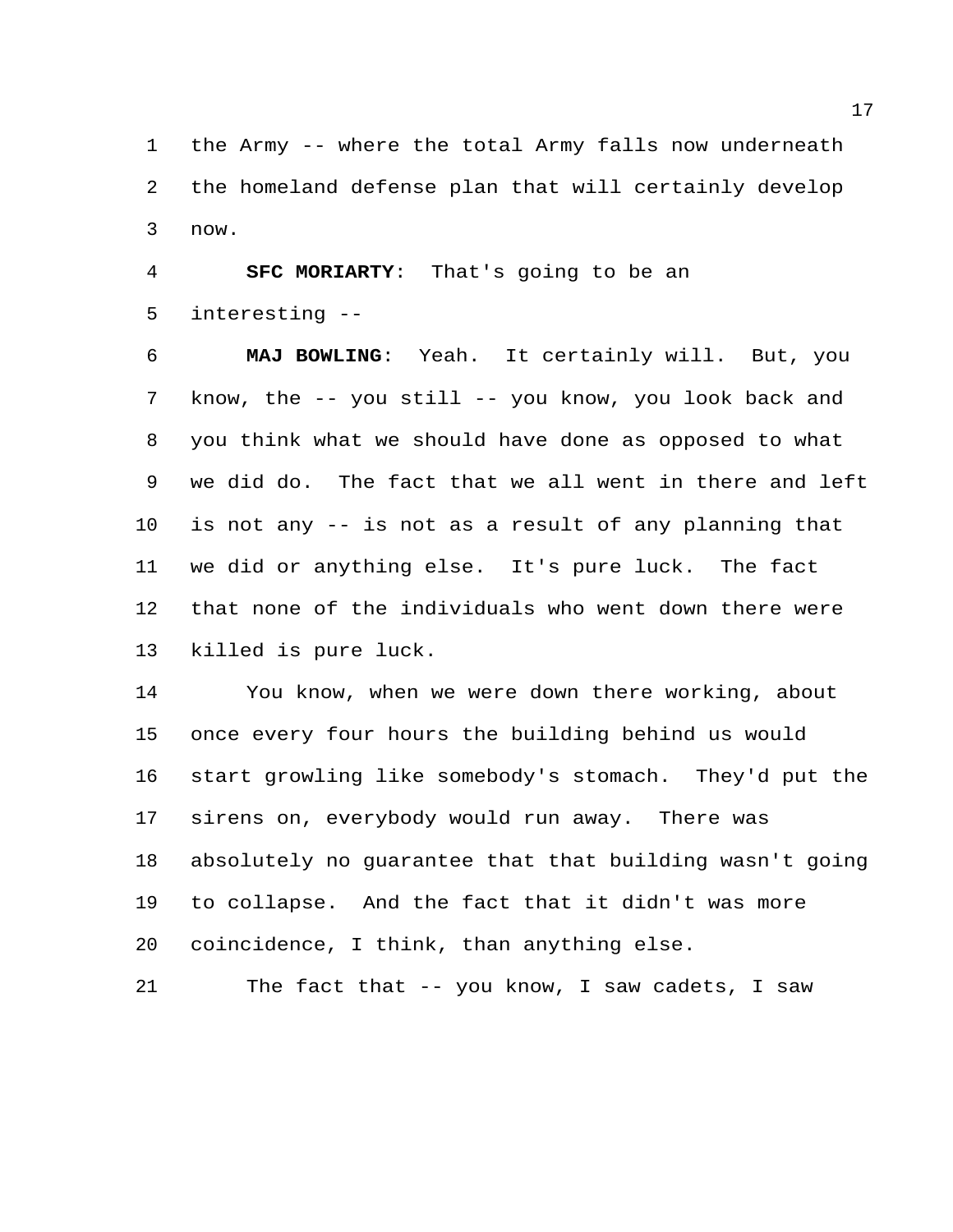fellow officers on top of piles of rubble. The fact -- you can basically -- this is pixie sticks, you know. **SFC MORIARTY**: Right.

 **MAJ BOWLING**: When a fireman cuts off one of the girders, there's nothing that says that that pile wouldn't have collapsed and crushed everybody on the pile.

**SFC MORIARTY**: Shifted.

 **MAJ BOWLING**: Right. So there was certainly an issue with having people in that environment that aren't trained to be in that environment. And we're not, you know. We can organize but, you know, when we were down there, things were still so chaotic, they had these giant water cooled saws that would cut through metal.

**SFC MORIARTY**: Uh-huh.

 **MAJ BOWLING**: Well, they were sitting everywhere and somebody -- they assumed since I was in the Army that I knew how to work one. Hey, Army, grab the saw. Well, I wasn't sure how to work it but SGT Shanahan (phonetic) in there knew, so SGT Shanahan was the saw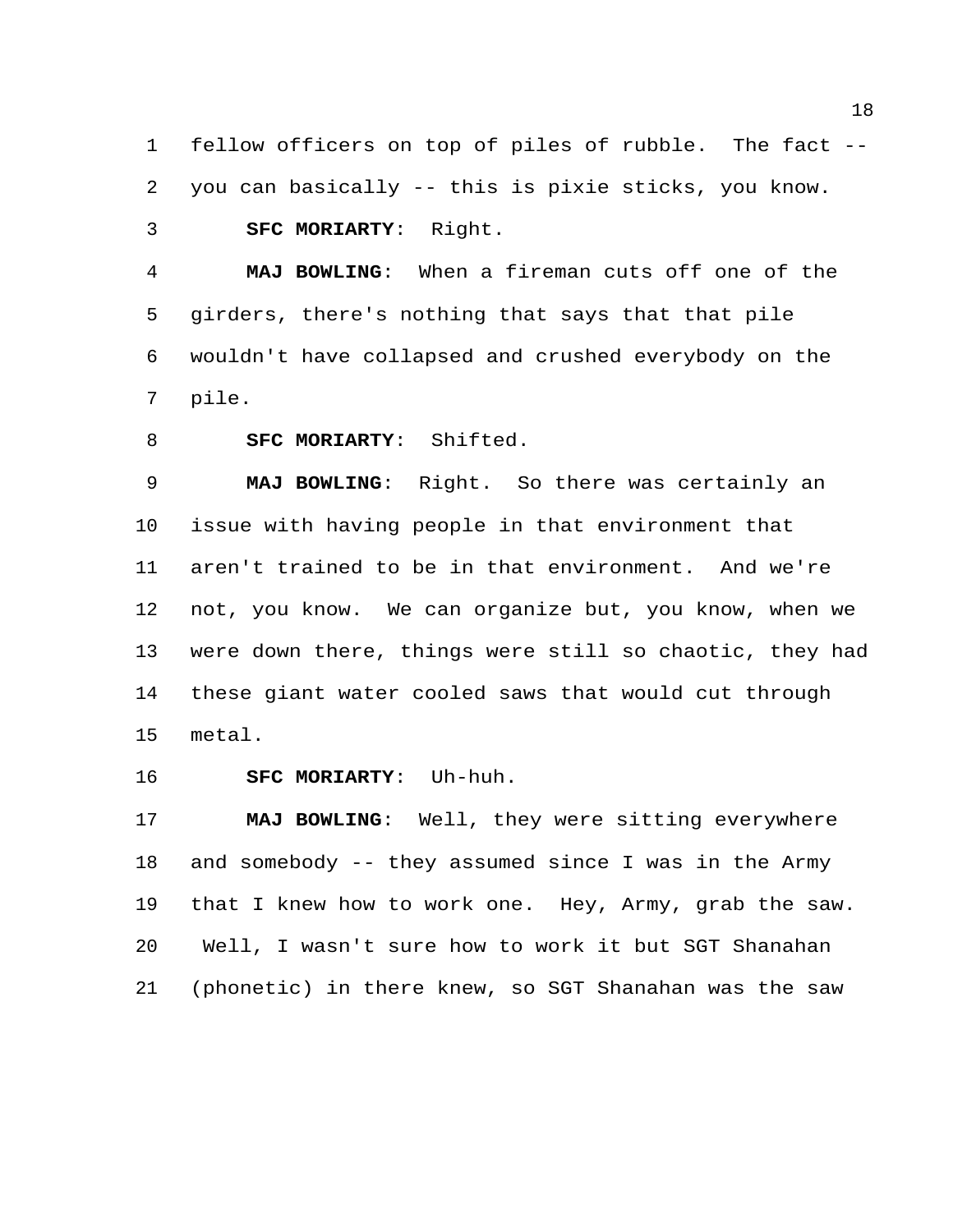man, cutting through girders and stuff, you know.

**SFC MORIARTY**: Yeah. That's scary.

 **MAJ BOWLING**: Nobody knew. Nobody knew. And he had no idea what the structural effects on the pile would be by cutting through the girder that he was cutting through. So there's a lot of issues that we faced there. We wouldn't put -- we would never put soldiers in unnecessary danger.

 Was this unnecessary? From my perspective, looking back, it wasn't unnecessary. Every bucket of dirt that we hauled out of there was a chance that somebody might have been found. And that's how it turned out.

 **SFC MORIARTY**: They did find survivors the first couple of days.

 **MAJ BOWLING**: Right. Well, after day three. I was down digging on day three. There was no survivors, to the best of my knowledge, found after that point.

**SFC MORIARTY**: Yeah. Yeah.

 **MAJ BOWLING**: But there's certainly, you know, those issues, too. And as you can tell, I'm struggling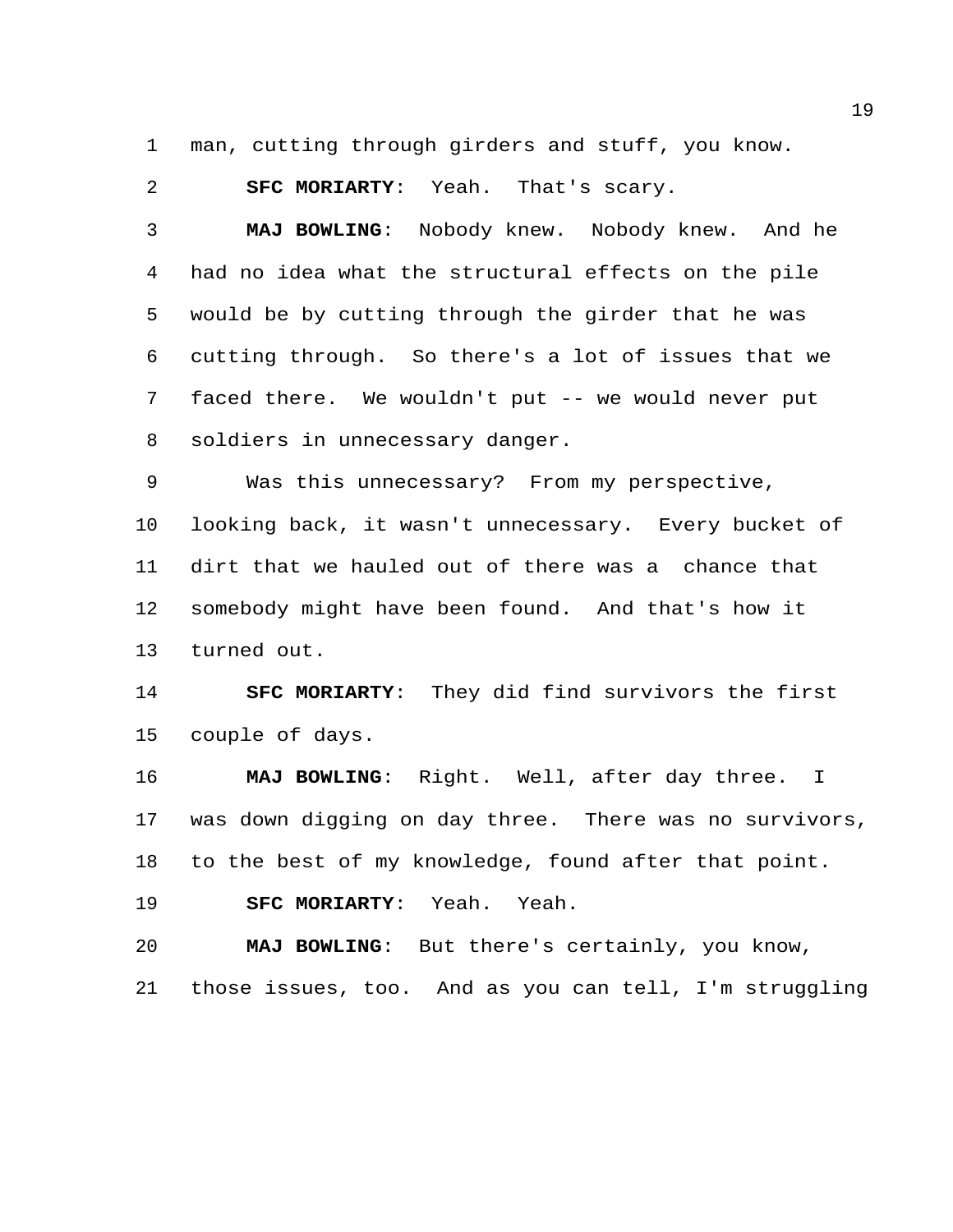-- I've been struggling since this began as far as not just the decisions of my superiors but my personal decisions, whether I did the right or the wrong thing. Did I do the wrong thing in waiting till day three to go down. Should I not have gone down at all. These are things that, you know, I'll always have to live with and simply wonder about.

 **SFC MORIARTY**: Well, I mean, getting back to your other issue, how do you train -- even the firefighters that were down there who are much better suited for that type of work because of their experience, it's so overwhelming. That site is so overwhelming. That devastation is to such an extent that I don't think that anybody was prepared for that.

 **MAJ BOWLING**: No. Even when I was down there, you know, most of the senior leadership in the battalions surrounding -- in Southern Manhattan were dead. So there was captains that had come in from the outside and captains from battalions in the boroughs that were just putting together operations with people that maybe they were their firemen, maybe they weren't. They were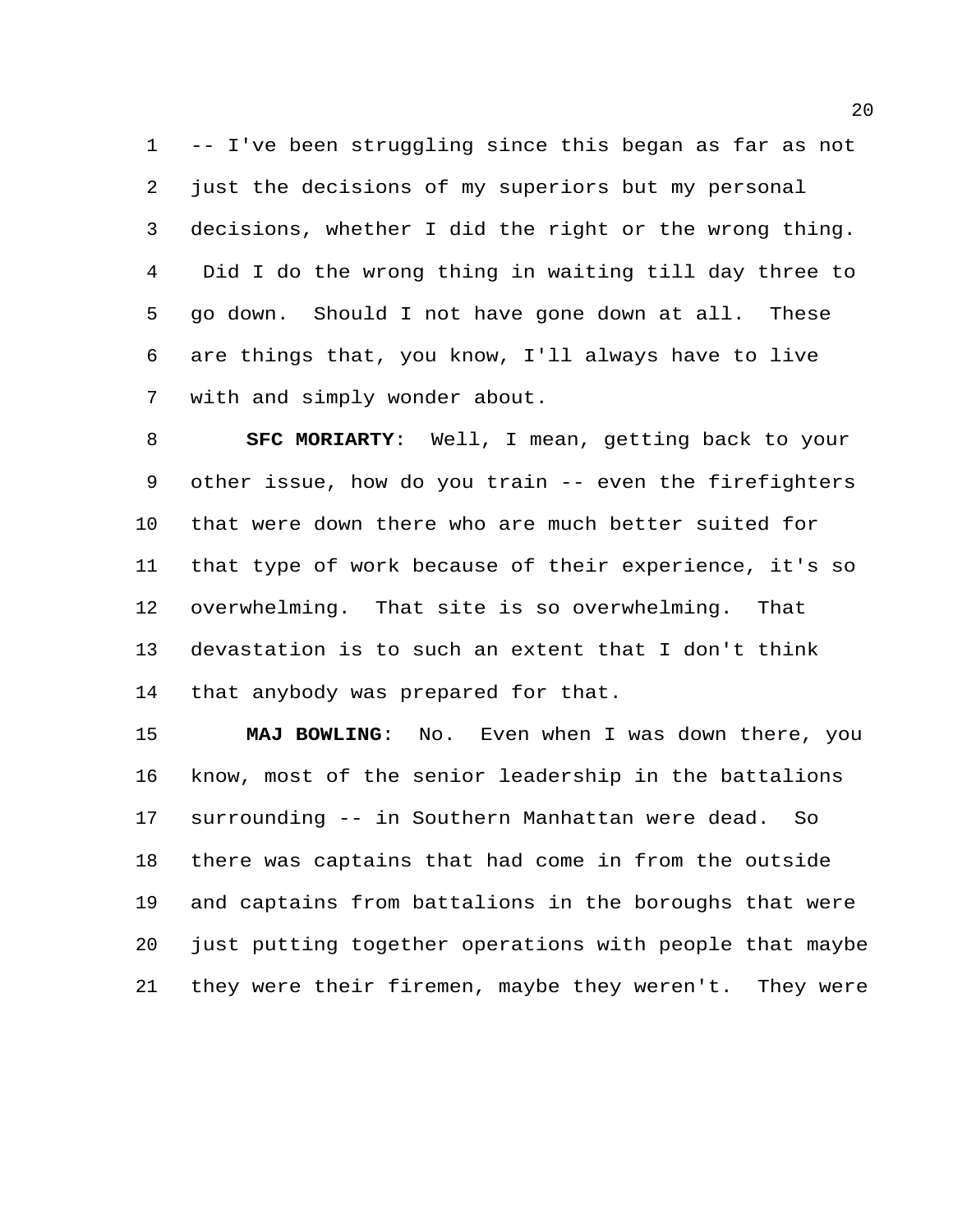the only ones who knew anything about structure so they were moving around trying to figure out what might cause what to collapse.

**SFC MORIARTY**: Okay.

 **MAJ BOWLING**: But nobody really knew. They were the closest thing to control that was out there.

 **SFC MORIARTY**: When did the construction workers start to come on the site?

 **MAJ BOWLING**: They were there when I got there and specifically I know the metalworkers union guys were there because I worked with a couple of those guys. They had some acetylene and a couple of them seemed to be skilled with these saws, too. But they must have arrived on day two.

 **SFC MORIARTY**: Yeah. We talked to a couple who had been working in Washington and what happened, they got in their car and they drove up to the Local in Manhattan and got sent down to the site.

**MAJ BOWLING**: Yeah.

 **SFC MORIARTY**: But as far as the ROTC program and the cadets go, there is nothing -- I mean, would there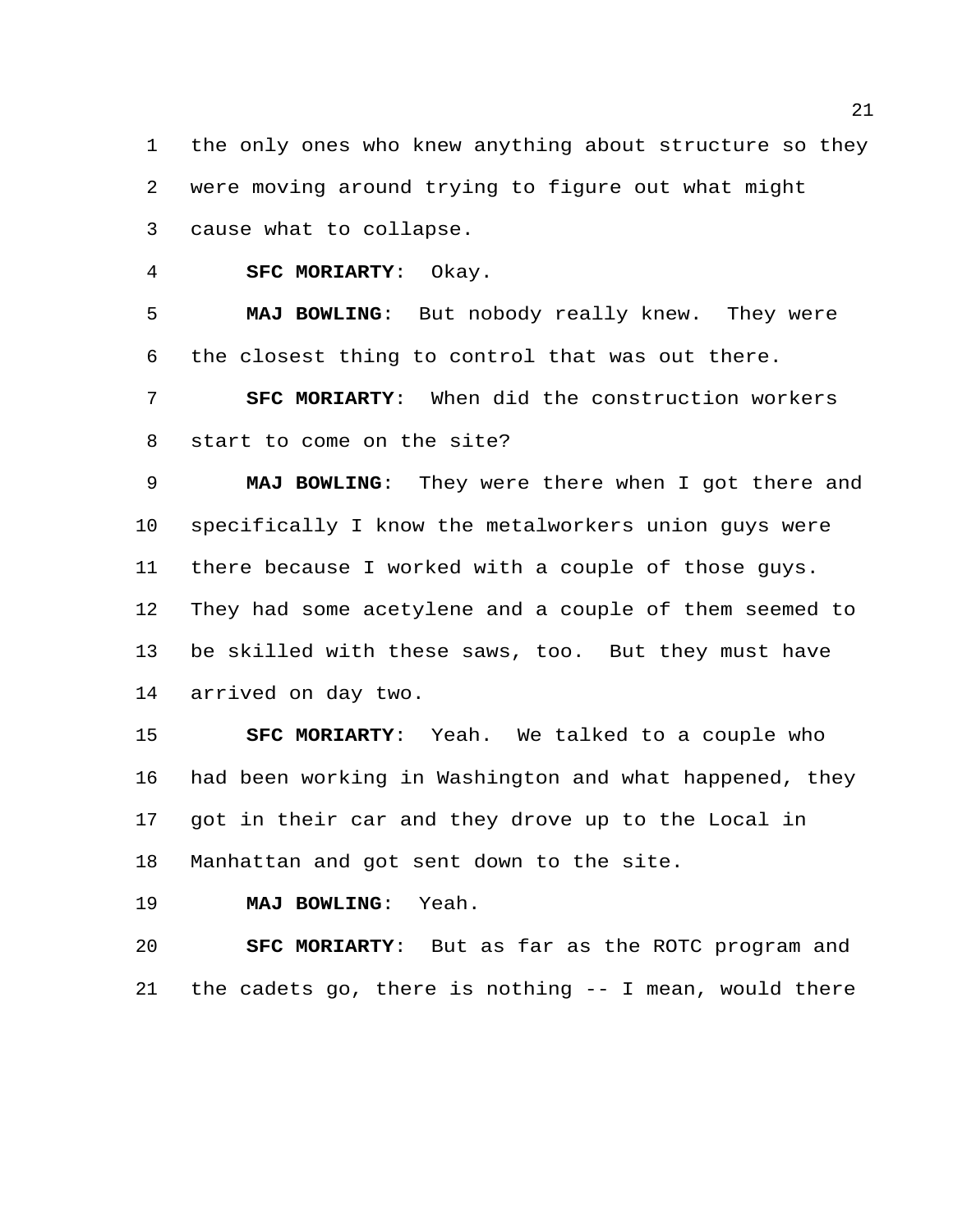be a role for them in the home defense?

| 2       | MAJ BOWLING: I don't think for the cadets. I           |
|---------|--------------------------------------------------------|
| 3       | don't think that's the job of a cadet. I don't think   |
| 4       | the job of a cadet is to have to worry about an        |
| 5       | operational mission. I really don't think so.          |
| 6       | SFC MORIARTY: Okay.                                    |
| 7       | MAJ BOWLING: You know, cadets are cadets and they      |
| 8       | fall in a sense under the Army structure, so you never |
| 9       | say never. But I really think that any role that the   |
| $10 \,$ | Army has in this shouldn't be planned around the       |
| 11      | participation of ROTC cadets. I don't think so.        |
|         |                                                        |
| 12      | SFC MORIARTY: No.<br>No.                               |
| 13      | MAJ BOWLING: Their job is to learn to be               |
| 14      | officers, not to worry about participating in          |
| 15      | operational real-life activities.                      |
| 16      | <b>SFC MORIARTY:</b> Not to be checking baggage at an  |
| 17      | airport.                                               |
| 18      | MAJ BOWLING: No, that's -- they'll do enough of        |
| 19      | that, I guess, after they get (inaudible).             |
| 20      | <b>SFC MORIARTY:</b> (Laughter). Well, that's possibly |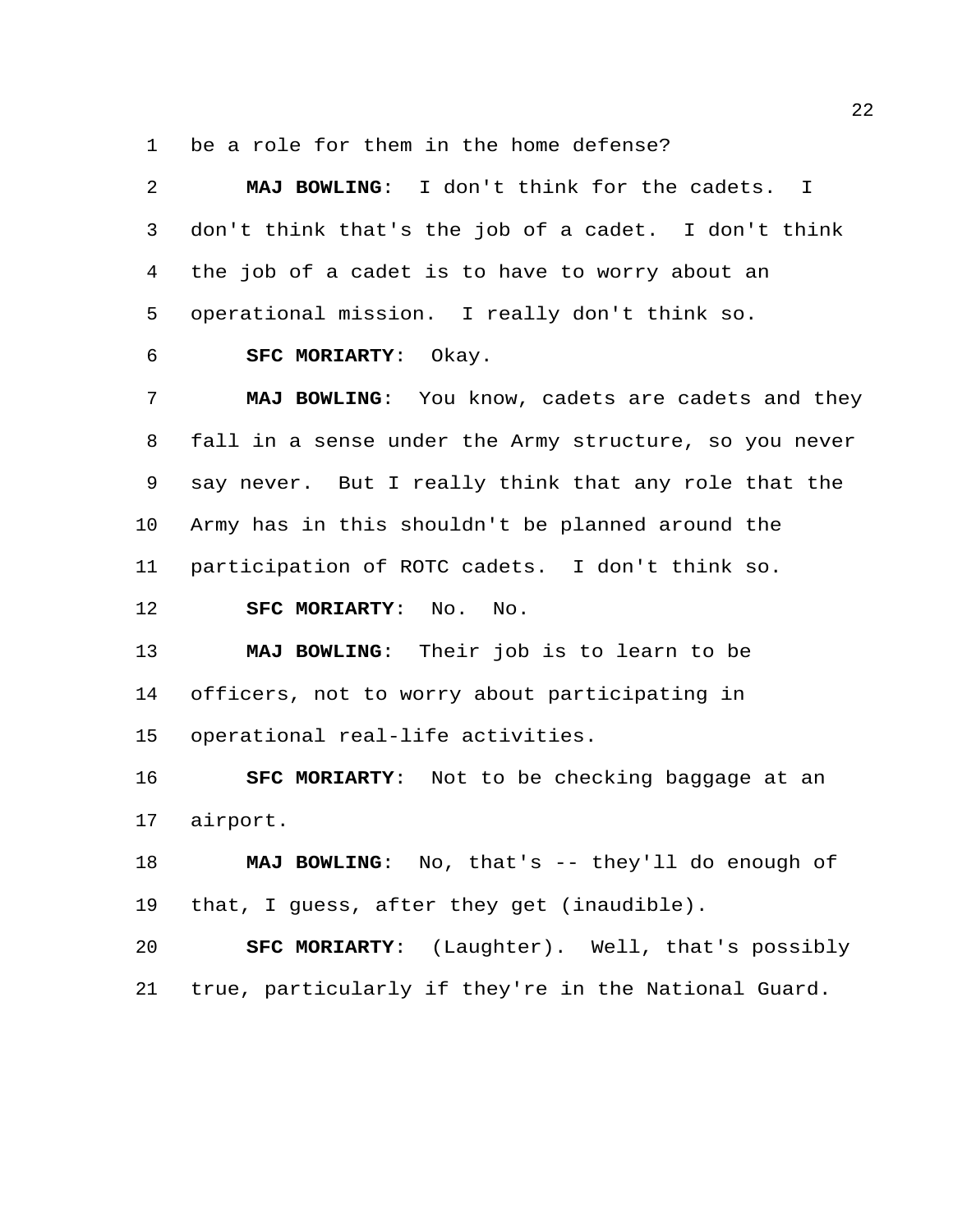**MAJ BOWLING**: Yeah.

 **SFC MORIARTY**: Now, do these students go into regular Army for a number of years or can they go into the National Guard and Army Reserve? **MAJ BOWLING**: No. In fact, it's 50/50. We service the total Army. We provide officers for active duty, the Army Reserves and the National Guard. **SFC MORIARTY**: Okay. **MAJ BOWLING**: So it's a mixed bag. **SFC MORIARTY**: What's the difference, the scholarship level? **MAJ BOWLING**: No, not really. A four-year scholarship has the opportunity to go to active duty or they can convert to a National Guard or Reserves if they opt to. **SFC MORIARTY**: Oh, I didn't know that. **MAJ BOWLING**: Most people think if you join ROTC that you have to go active duty and that's not the case. I mean, you have to go to your six-month officer basic course but after that you can come back and work for Chase Bank in Manhattan and work one weekend a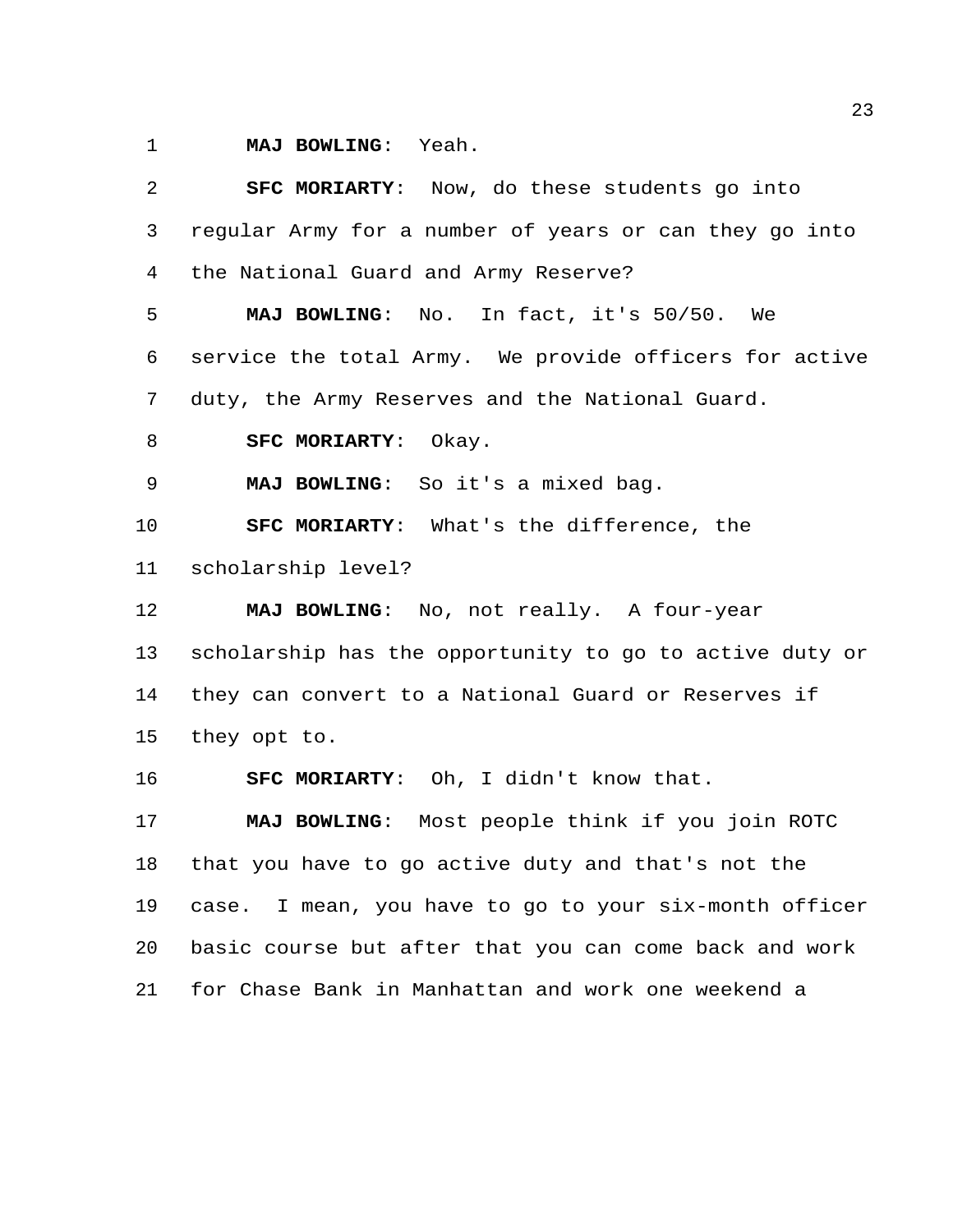month for the Army.

 **SFC MORIARTY**: Oh. I didn't realize that. **MAJ BOWLING**: Yeah. It's a good opportunity. **SFC MORIARTY**: I was in college in the late '60s, early '70s. It was a totally different environment. And I didn't come into the military until long after that.

**MAJ BOWLING**: Yeah.

 **SFC MORIARTY**: Were there any other issues that the cadre discussed in the aftermath of this incident? **MAJ BOWLING**: Well, you know, it's funny. This happened -- once again, this sounds trite, but this happened in a tremendously significant administrative time here at ROTC. Up here we do sessions and it's a long, complicated administrative process where a lot of documents have to be signed in order for the cadets to become assessed and get their branches.

 And the deadline for that was 11 September. We had to get those things in. So actually on the evening of 11 September I had to drive to Fort Dix with those packages.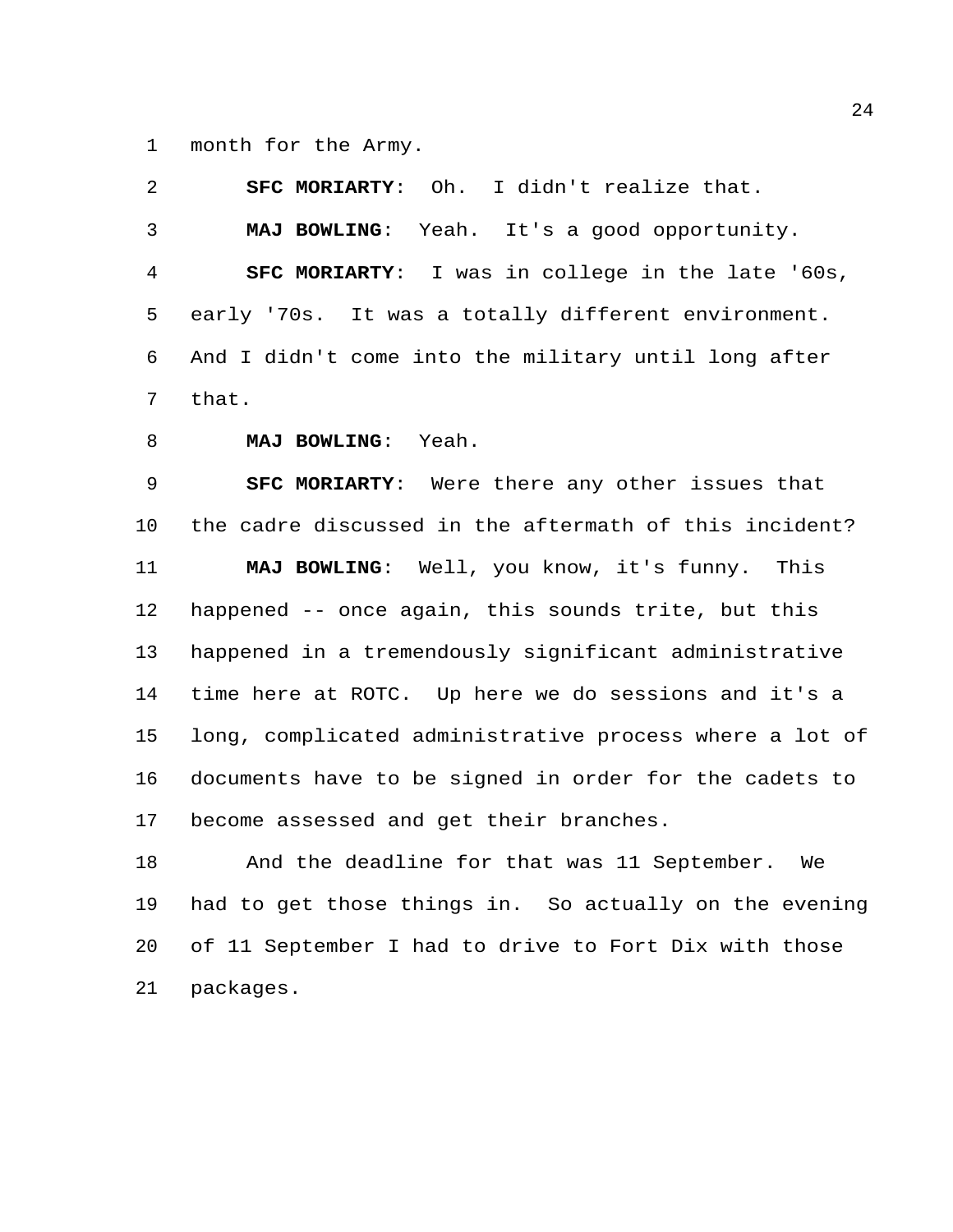**SFC MORIARTY**: Okay. Okay.

 **MAJ BOWLING**: And so the show went on, as it should. As it should.

**SFC MORIARTY**: Yeah.

 **MAJ BOWLING**: You know, the Army continued to function and so I drove down there. Kind of a spooky ride, I'll tell you. I got stopped about seven times, talked my way onto the Garden State Parkway since I was in the military -- the Jersey Turnpike, rather.

 **SFC MORIARTY**: Were you driving the (inaudible)? **MAJ BOWLING**: Yeah, I was. I think that's the only reason I was able to get down there and I delivered those things. But driving by (inaudible), seeing the fires and the smoke in Manhattan was just really very effective to see that from New Jersey, you know, looking across the river at it.

 But, you know, our discussions -- certainly we did in the next few days discuss to what extent we could help. In the end, the battalion commander did decide that he was going to advocate volunteering, not at ground zero, but he advocated officially that ROTC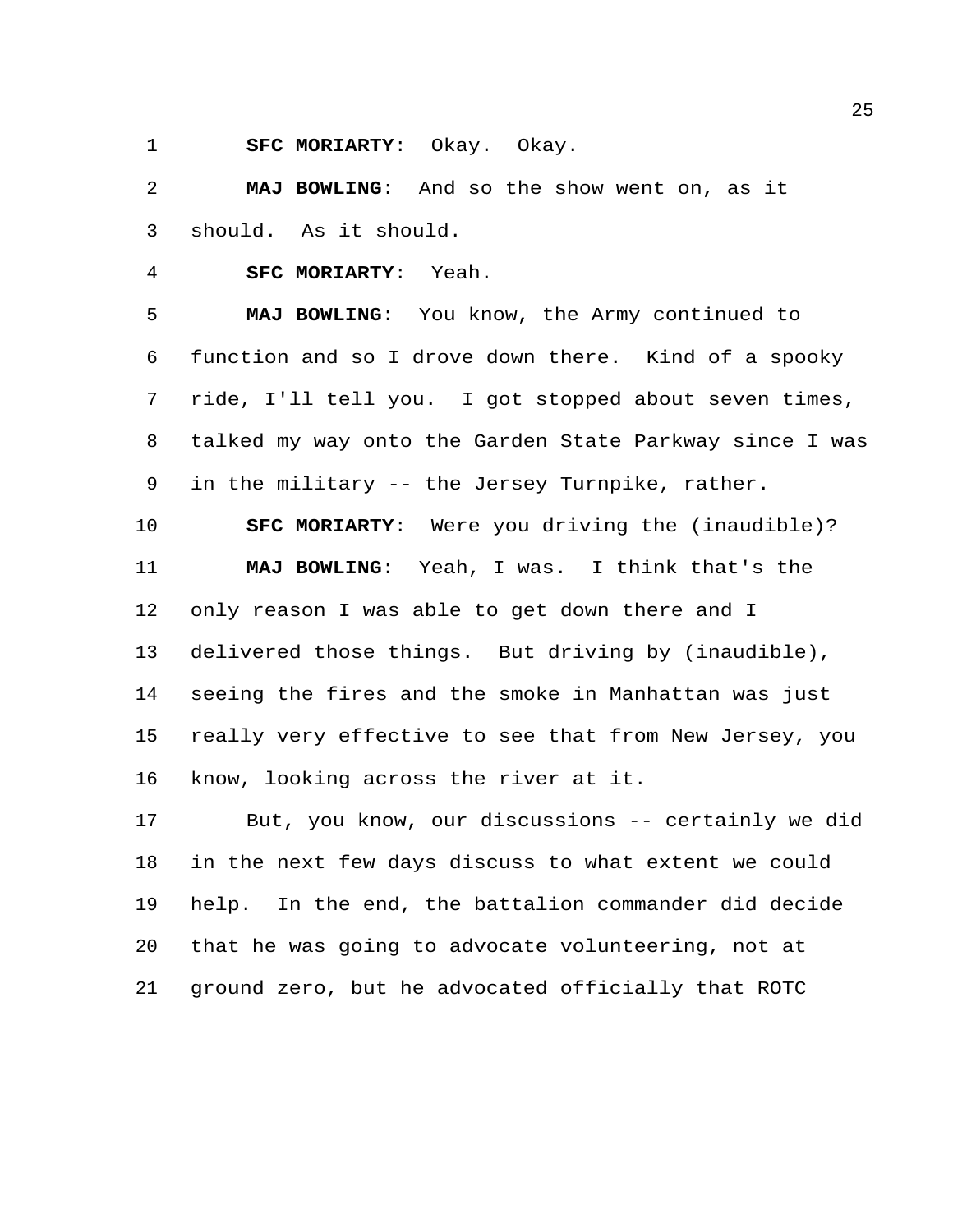cadets volunteer at the Javitz Center, and that would have involved handing out food and stuff like that.

 **SFC MORIARTY**: That's where the fire and police were going to coordinate?

 **MAJ BOWLING**: Well, fire and police usually stopped by the Javitz Center to get -- it was a huge -- it's run by the state, of course. Most of the state's operations were out of there and most of the -- everything from the Timberland Corporation donating boots to Fruit of the Loom giving underwear, everything was operating out of there.

 So even the first day when I was walking down to ground zero and I -- the first day I was there walking down to ground zero, walking past these places, constantly people -- hey, you're in the Army. We need this, we need that. Can you get us some small forklifts? We're trying to get these equipment off. You know, we've got to have help. And, you know, we were helpless.

 A, we didn't. B, we had no way to communicate with people. The cell phones --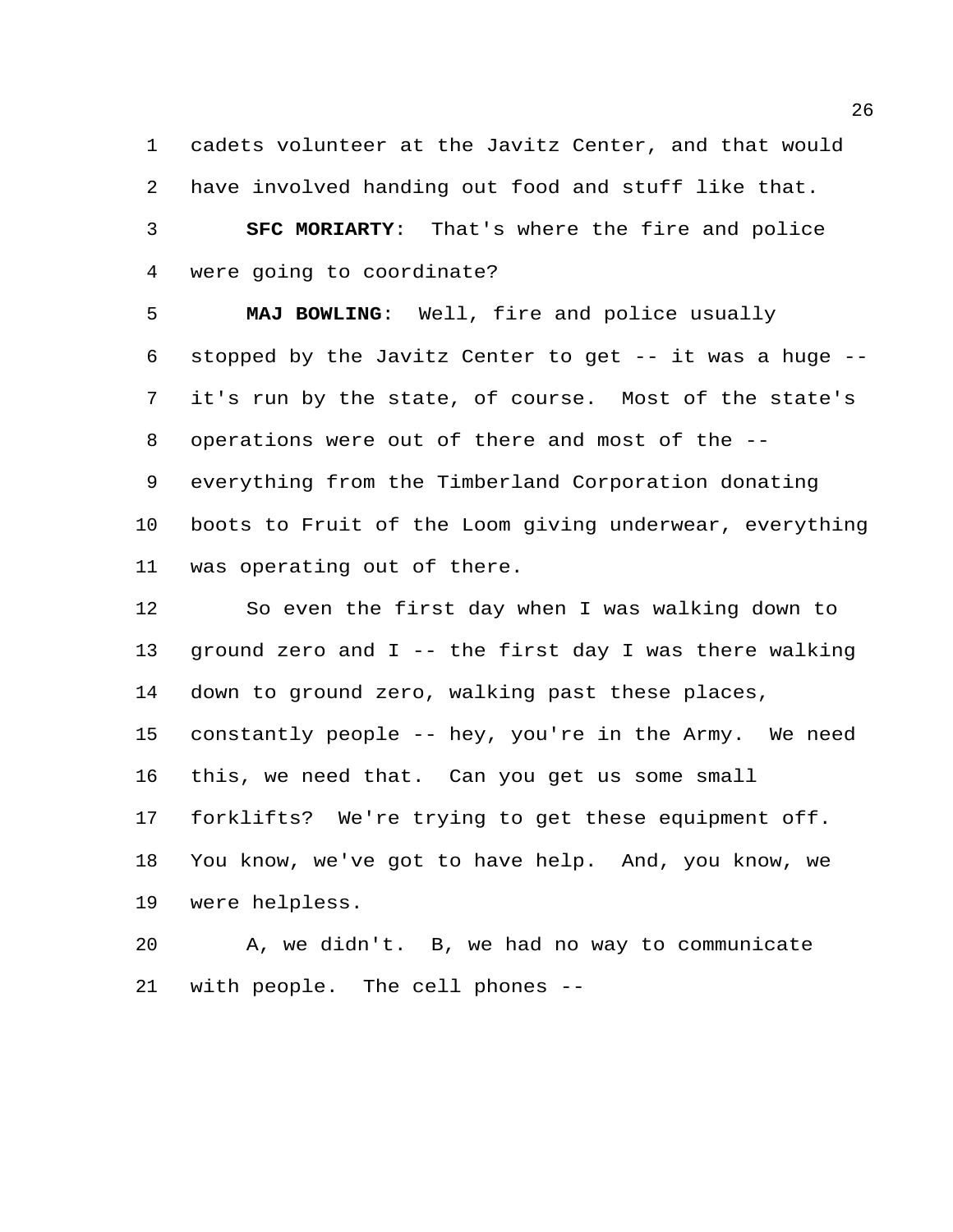**SFC MORIARTY**: Still weren't working.

 **MAJ BOWLING**: -- still weren't working. So, you know, there was all these donations, trucks full of bottled water and you couldn't get the darn stuff off of the trucks. I helped out a little while with one truck, just taking crate after crate by hand --

**SFC MORIARTY**: Oh, unloading it?

 **MAJ BOWLING**: -- off of these trucks. Yeah. So the cadets were doing -- ended up doing some of this type of work. And this wasn't until probably day five when we got them involved officially. Our cadets were in there working as volunteers, as individual citizens, down at ground zero. That was beginning on probably day two. You'd have to talk to them.

 **SFC MORIARTY**: Okay. And then at day five you went as a unit?

 **MAJ BOWLING**: Well, we didn't go as a unit but the colonel addressed the corp of cadets and he advocated them going down in pairs, a minimum of in pairs to the Javitz Center where they were requesting volunteers at the time.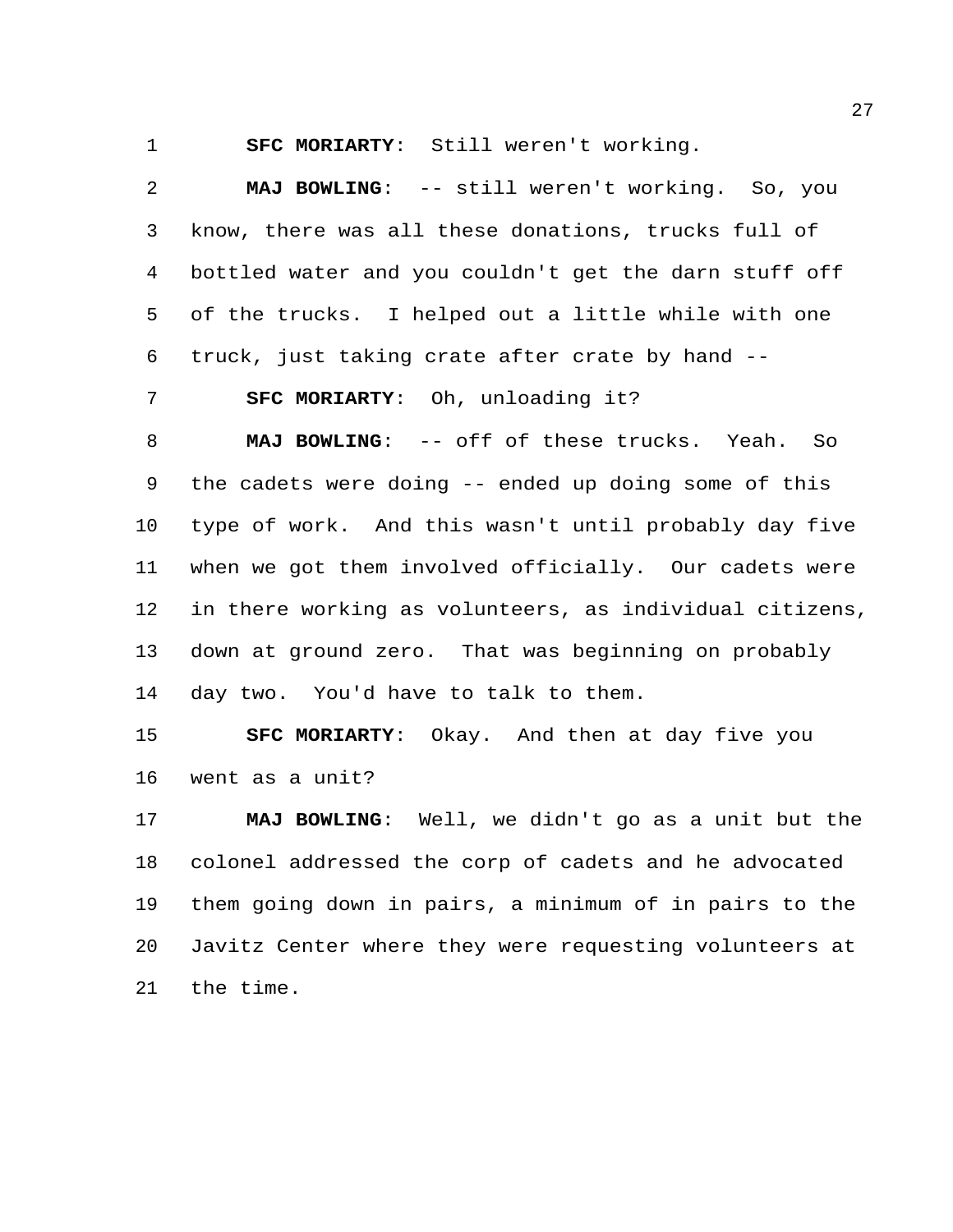Just a day after that, they had so many volunteers that they requested that people not go down to the Javitz Center. But we did have -- I remember one day we had as many as 14 cadets at the same time that went down to the Javitz Center to help out. So that was -- I think that was appropriate.

 **SFC MORIARTY**: And it also seems to be a certain issue of pride, too, in the fact that these young men and women --

 **MAJ BOWLING**: Sure. You know, they wanted to help. You know, from the very first day, on the afternoon of day one I had people in the office, what are we supposed to do, what can we do. And I kind of discussed general orders with them, i.e., we're here at our post and we will stay at our post until properly relieved. And we had not been relieved. Nobody was here to do our job and we had not received orders so, like I said, I don't think we did the wrong thing that day.

 **SFC MORIARTY**: I think a lot of people were torn and I think that that trans -- I think it went right up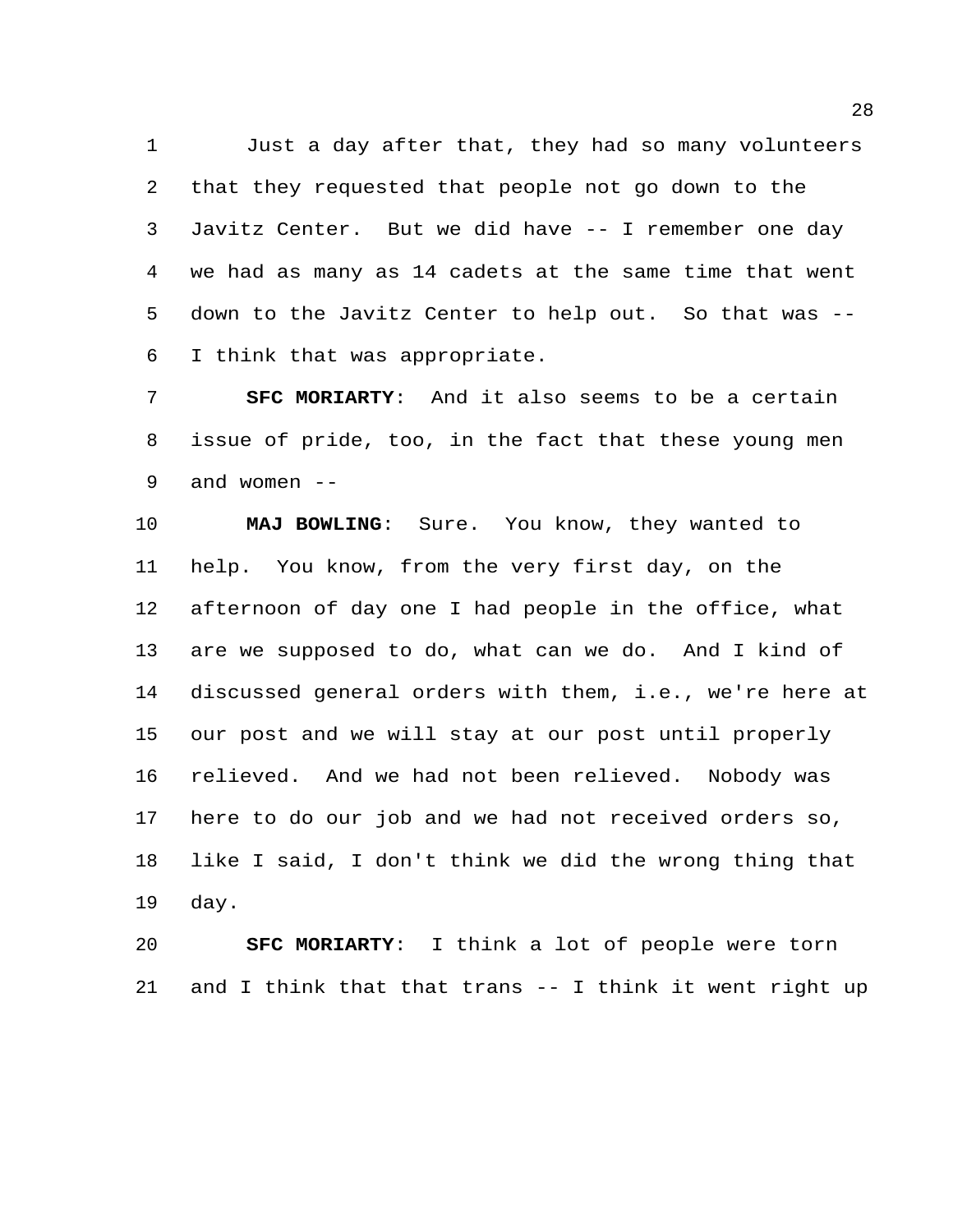to the general.

 **MAJ BOWLING**: Right. **SFC MORIARTY**: And I think that they were waiting for the governor to do something officially -- **MAJ BOWLING**: Yeah. **SFC MORIARTY**: -- to declare martial law. **MAJ BOWLING**: Yeah. **SFC MORIARTY:** And I know that there was -- I've been told by two of the people I've interviewed that there were radio reports earlier in the morning, around 10:00 or 11:00, putting Guards on alert. And a lot of the young troops took that to mean report to your centers. **MAJ BOWLING**: Yes. **SFC MORIARTY**: So they were all going to their armors. **MAJ BOWLING**: Right.

 **SFC MORIARTY**: And then they started showing up down at ground zero and the police were under the impression that martial law had been declared and were in some cases --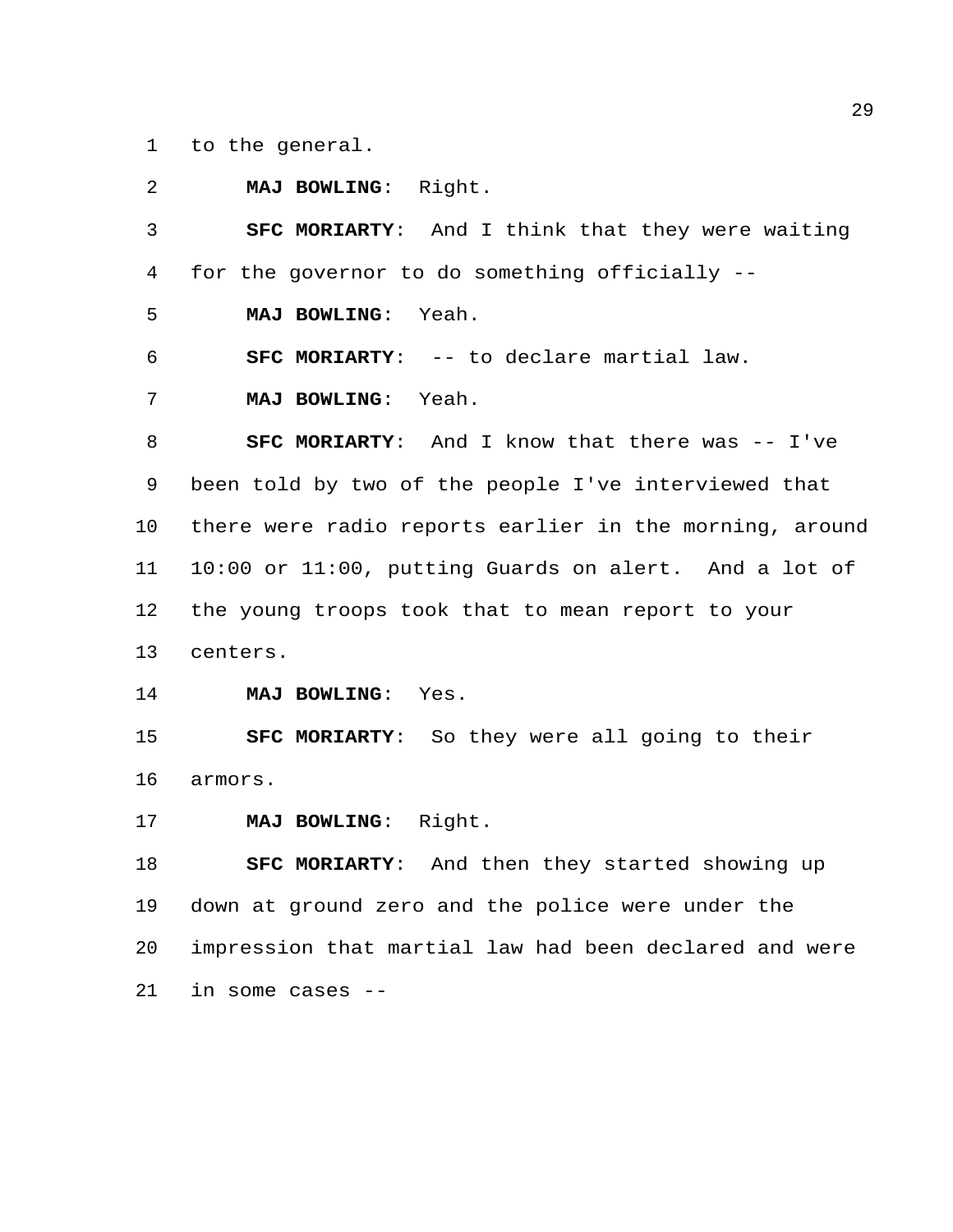**MAJ BOWLING**: Standing back and --

**SFC MORIARTY**: -- letting the Guard do it.

**MAJ BOWLING**: Yeah. Yeah.

**SFC MORIARTY**: It was a really bizarre situation.

**MAJ BOWLING**: Right.

 **SFC MORIARTY**: And the chain of command -- not just the military but the police chain of command, fire chain of command, they were -- the fire chain of command, obviously because they lost so many of their senior leaders was disrupted.

**MAJ BOWLING**: Right. Yeah.

 **SFC MORIARTY**: But the police, I think there was so much confusion and then so many different police agencies came on.

 **MAJ BOWLING**: Yeah. And I think one lesson we learned from this, to be honest with you, is that at least within -- with a situation of this -- even this scope and magnitude, that the civil authorities can -- they can handle law enforcement. I think that would have been a terrible mistake to have declared martial law in that area. The New York City Police Department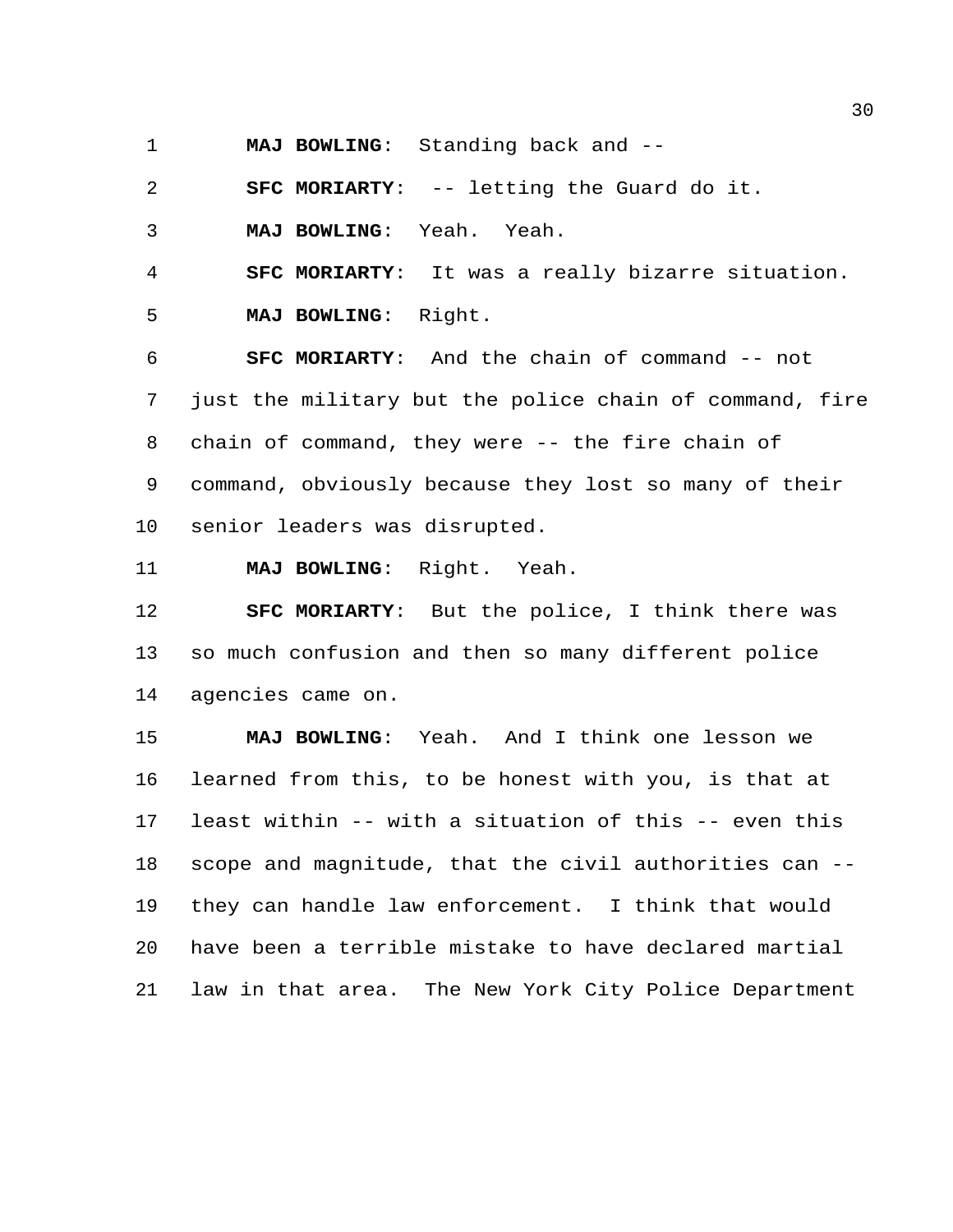handled it magnificently. As far as I know, until the night of day three or day four, there was no looting at all.

**SFC MORIARTY**: No. No.

 **MAJ BOWLING**: Somebody tried to break into the Brooks Brothers store on day four and they got arrested. But they were unsuccessful.

**SFC MORIARTY**: Yes. Yes.

 **MAJ BOWLING**: So I think that whoever -- if it was a conscious decision not to declare martial law, it was the right decision. The military involvement in this should have been more along the lines -- more immediate lines of equipment, logistics and support. Whatever engineering units were nearby, whatever types of assets, transportation assets were available should have immediately been put into play.

 **SFC MORIARTY**: Okay. Has there been a change in the psyche of your cadre and your cadets?

 **MAJ BOWLING**: Well, that's what all the newspapers are coming in and interviewing us for because they write their papers, the angle they want to hear is yes.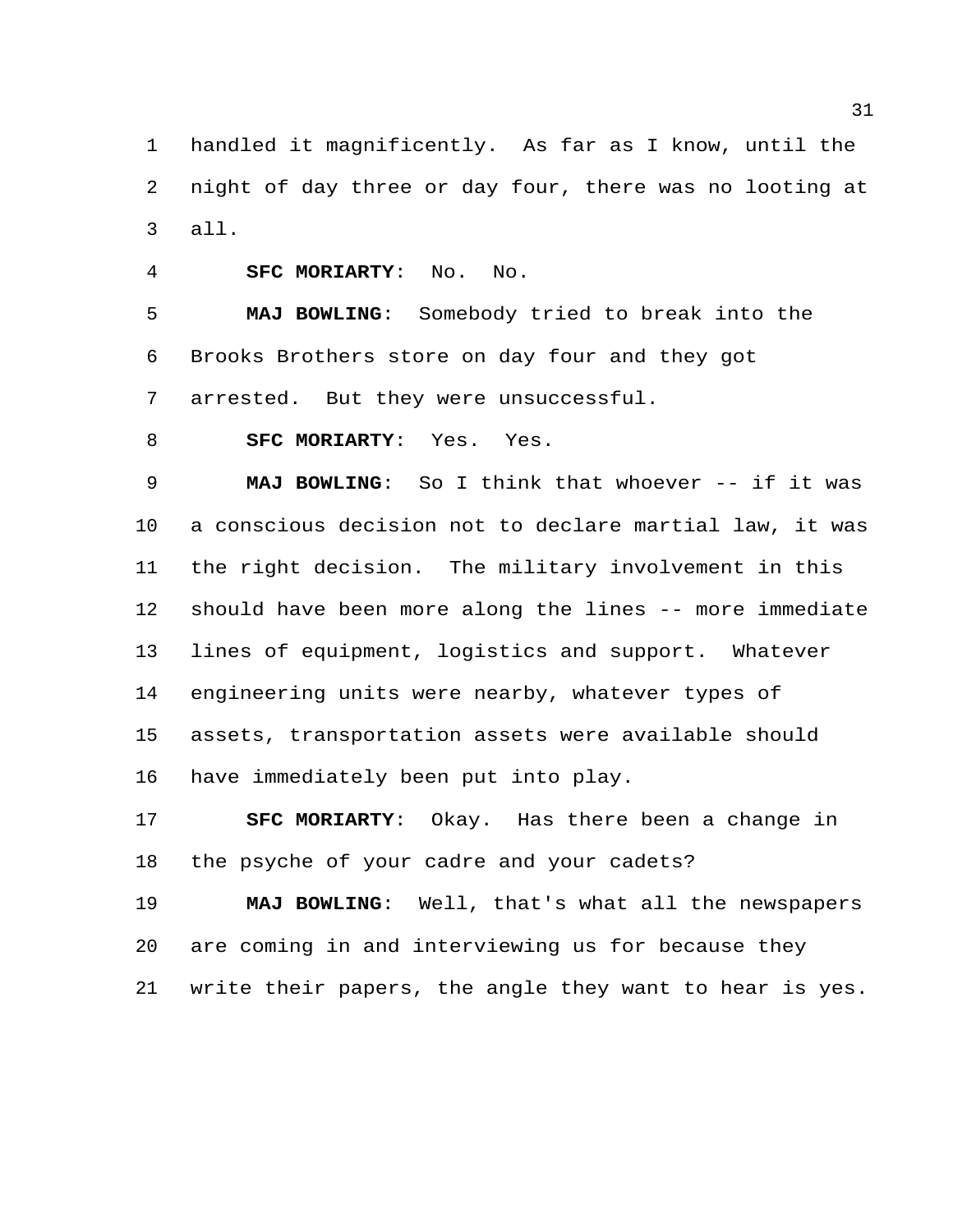Things are totally different now. And we have picked up new cadets since that time. Actually, I know of nine that have joined the program since that point, okay.

 However, the program has been growing rapidly so I don't know if all of those -- let's say that these were individuals who probably had a high propensity to join the program and this may have kicked them over the edge into the program, but people are -- they want to talk about it. They want to know what their role would be and I have to explain to them over and over again that as cadets, their job is to get a college degree and become the best commissioned officers that they can be. **SFC MORIARTY**: Yes.

 **MAJ BOWLING**: They're interested, you know. They all want to know. Being on the streets here in New York City is an interesting thing because this is not a military town but it's a highly patriotic town. People don't understand that. So, you know, being in uniform downtown in the city at Grand Central Terminal, you get high fives from people and you never got that before.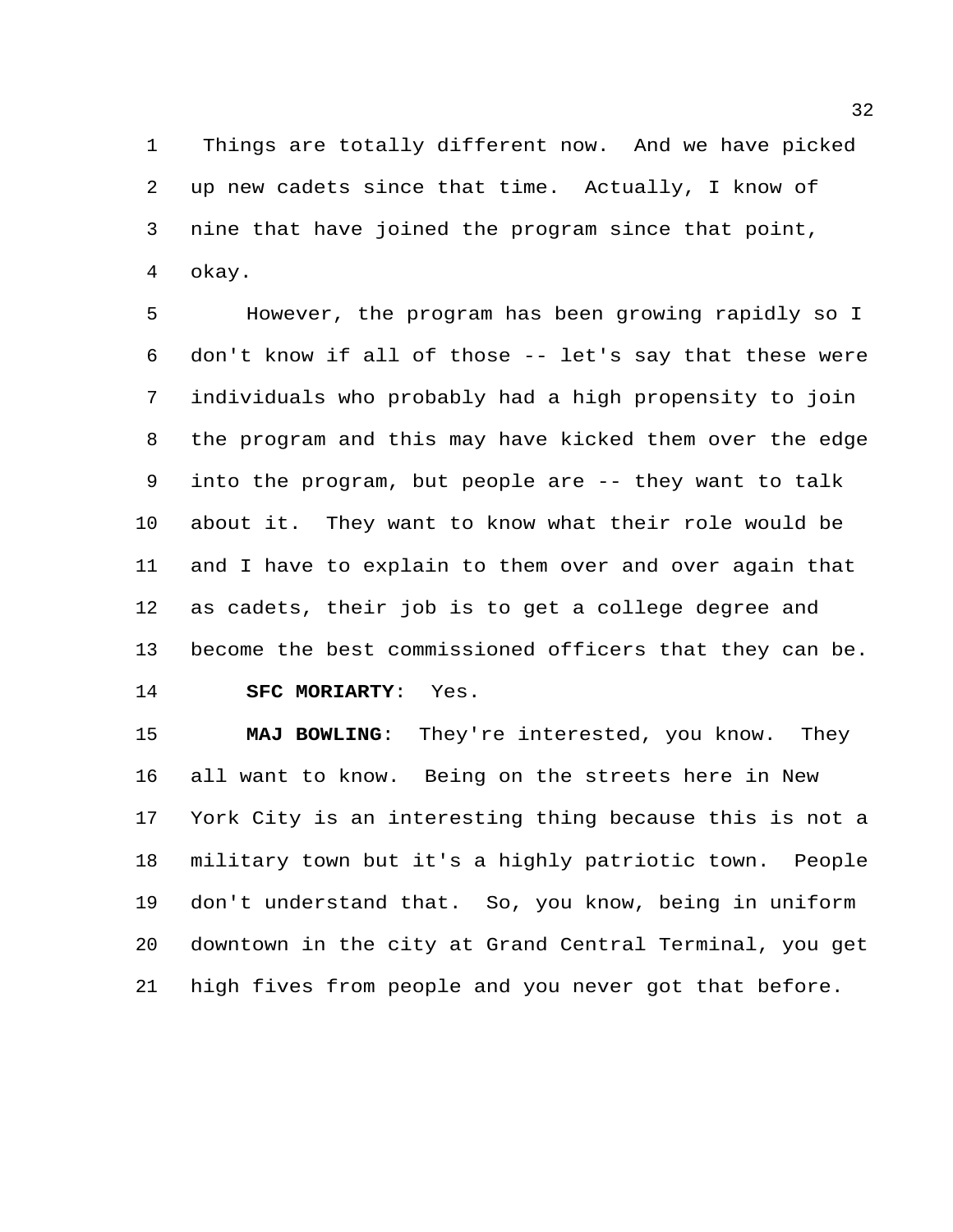There's always an undercurrent of patriotism but you don't have that --

 **SFC MORIARTY**: Yeah. It's very visible, very vocal.

```
5 MAJ BOWLING: Yeah.
```
 **SFC MORIARTY**: Yeah. I've even had a fireman come up, put his arm around and me and thank me. Here's a guy who was probably down there, you know, and it's disconcerting when New Yorkers get that friendly.

 **MAJ BOWLING**: (Laughter.) Yeah. Let me tell you, people are much more polite over the last month. People are honking less, people are nicer on trains. It's amazing.

 **SFC MORIARTY**: There's been a change in their character. No, the reason I ask that question about your cadre and about the cadets is that we're talking with line units and infantry units. There has been a change that -- these are from senior NCOs that are telling me this, that a lot of the junior guys (inaudible) had been considered (inaudible) probably the senior NCOs to be dirtbags.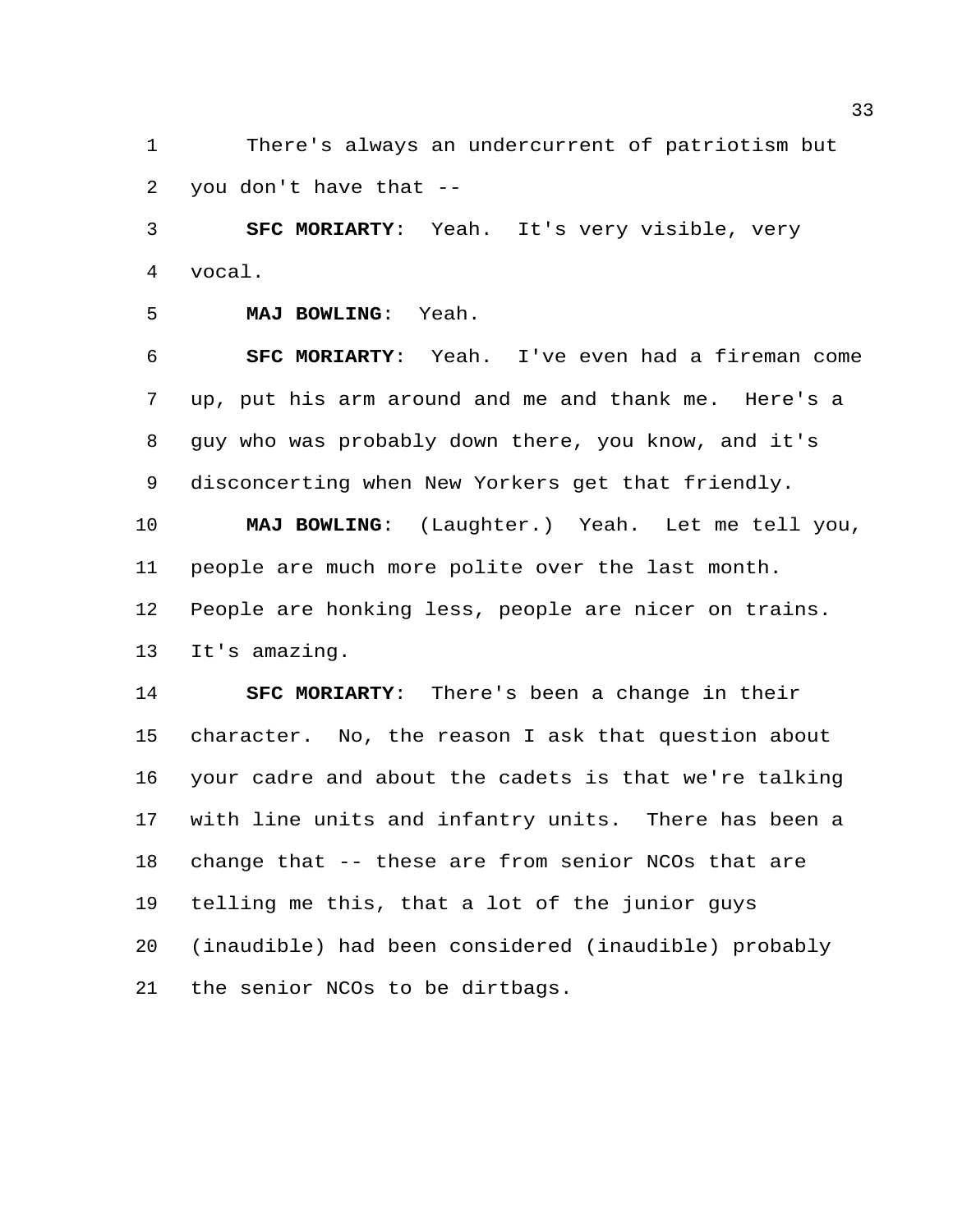**MAJ BOWLING**: Yeah. Yeah.

 **SFC MORIARTY**: All of a sudden they're standing tall.

**MAJ BOWLING**: Right.

 **SFC MORIARTY**: And, you know, attendance at drills and all that kind of stuff --

**MAJ BOWLING**: Seems to have improved.

 **SFC MORIARTY**: It's improved considerably. You had people who had been getting out, who had been discharged the previous couple months, all of a sudden showed back up and extended (inaudible).

 I think we've touched on a couple different things. Is there anything -- you know -- I mean, because the questions we've been asking other line units was, you know, about chain of command, about communication, about op orders. Obviously those issues really don't apply to you and your situation.

 **MAJ BOWLING**: No, it's a different situation. I think for us it's more -- instead of an organizational factor you have maybe more of a human factor here and as a non-commissioned officer or an officer, what is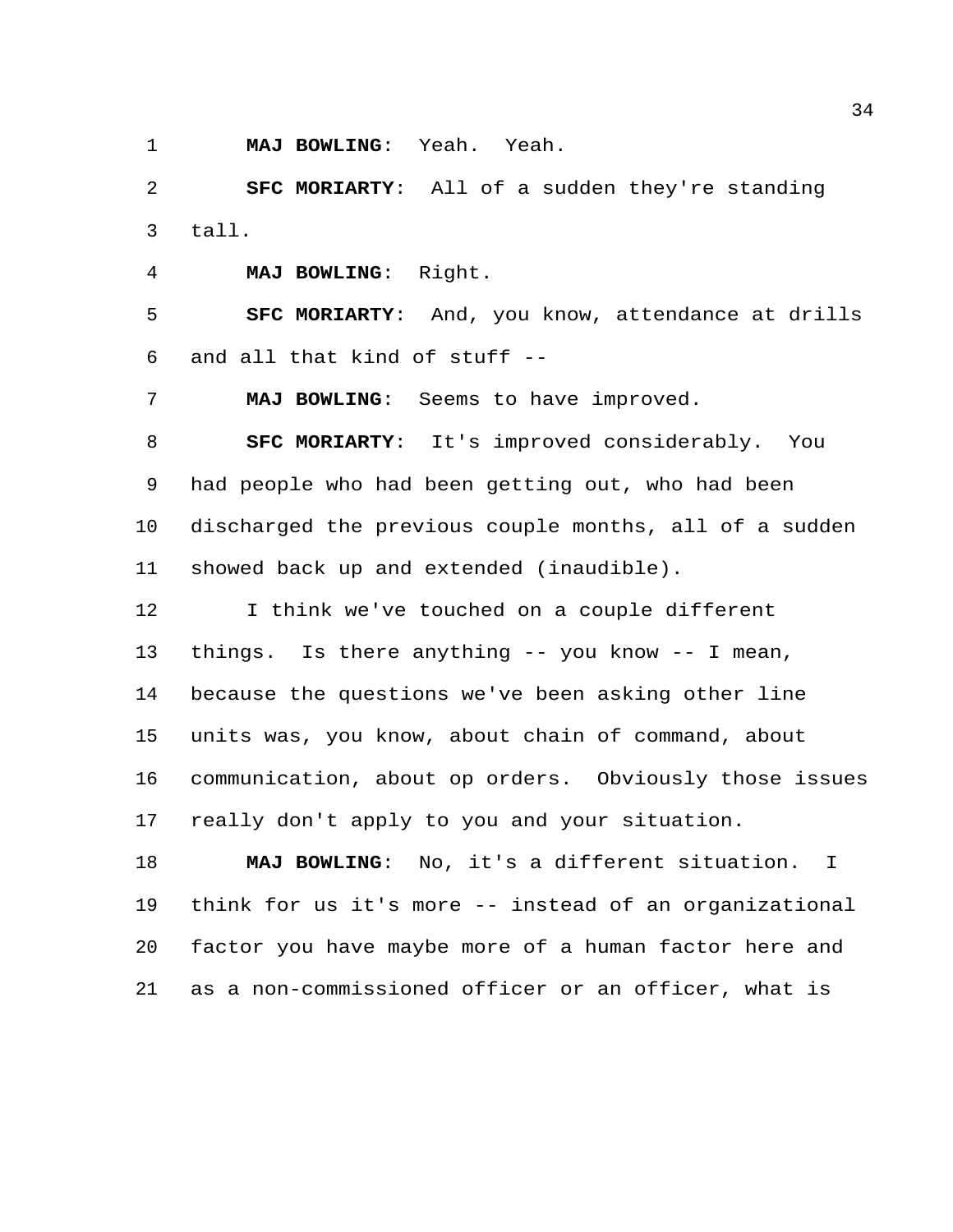your responsibility, what is your role in this kind of situation.

 I mean, I've always felt like if I was on a train and somebody stood up with a gun and was about to hurt somebody, that it would be my responsibility before anybody else's in the train to jump on him, you know. That's just because I'm in the military.

 In this case, I felt like it was my responsibility just as much as any of these firemen or policemen to be down there and at the same time I just had on the other side of me pulling on me the fact that I was in charge of an organization that is very capable of making these decisions. They've done it for over 200 years. And the moment that my services are needed down there, they will call me.

Well, they didn't, but my services were needed.

 **SFC MORIARTY**: So there was a crisis of a personal nature.

 **MAJ BOWLING**: Yeah. I think for us it was more of a personal nature.

**SFC MORIARTY**: Okay. Is there anything you want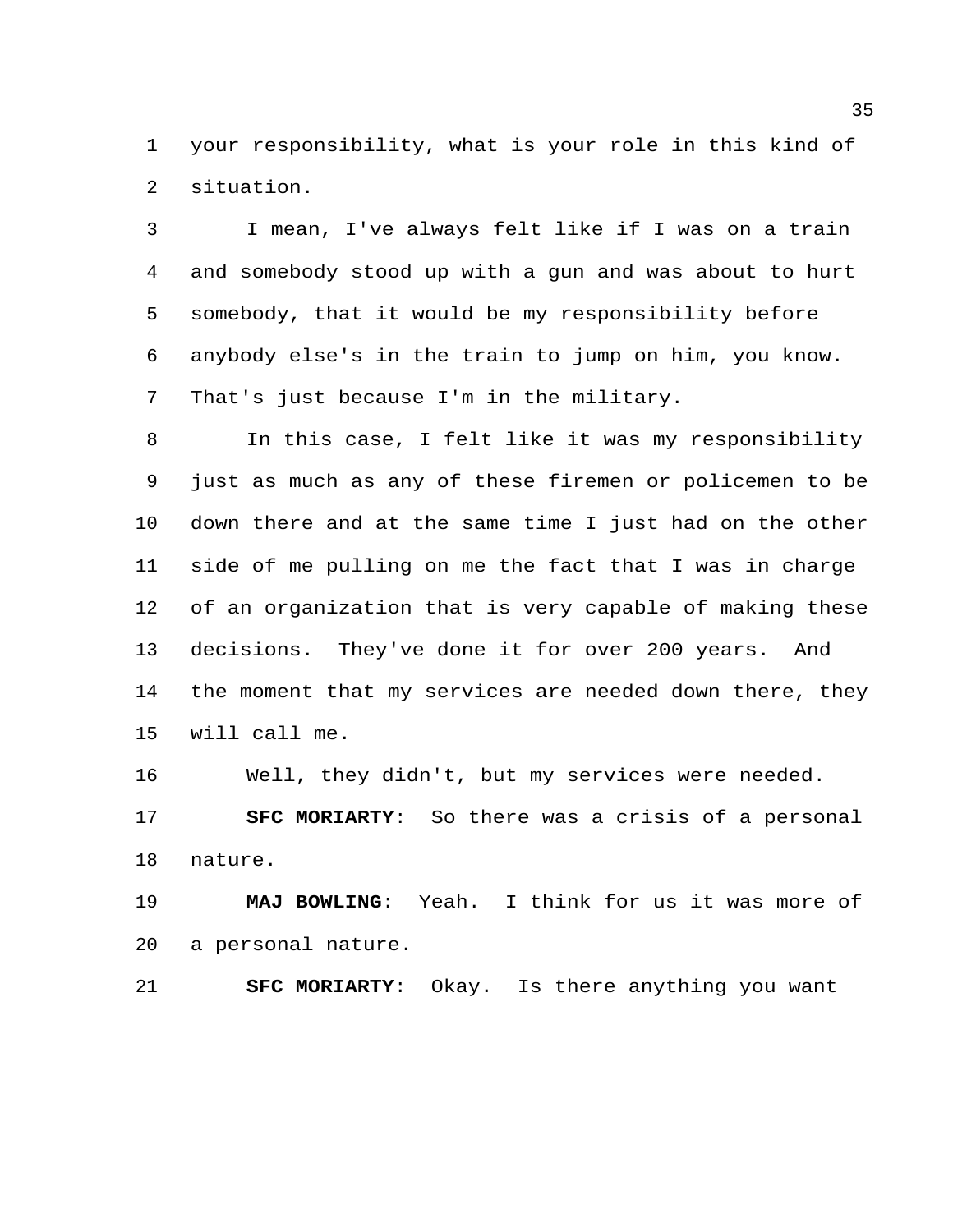to add to this discussion, sir?

| 2  | MAJ BOWLING: No. It's very interesting.                  |
|----|----------------------------------------------------------|
| 3  | Unfortunately, I have to get back to work but I          |
| 4  | appreciate you guys taking the time to come down and do  |
| 5  | this and record a very interesting -- what I think may   |
| 6  | be a pivotal point here in the way we handle these       |
| 7  | types of issues from a military perspective.             |
| 8  | SFC MORIARTY: And I'm dying to see how the home          |
| 9  | defense -- because from a National Guard point of view   |
| 10 | -- I don't know if you know anything about the National  |
| 11 | Guard (inaudible) --                                     |
| 12 | MAJ BOWLING: Well, I know -- I'm a co-manager on         |
| 13 | staff (inaudible) so I know how the structure works.     |
| 14 | SFC MORIARTY: So you know the role that the              |
| 15 | governor (inaudible) plays.                              |
| 16 | MAJ BOWLING: Sure.                                       |
| 17 | <b>SFC MORIARTY:</b> And for home defense, it seems that |
| 18 | the National Guard is an ideal tool for that particular  |
| 19 | mission.                                                 |

**MAJ BOWLING**: Right.

**SFC MORIARTY**: But they're going to have to do